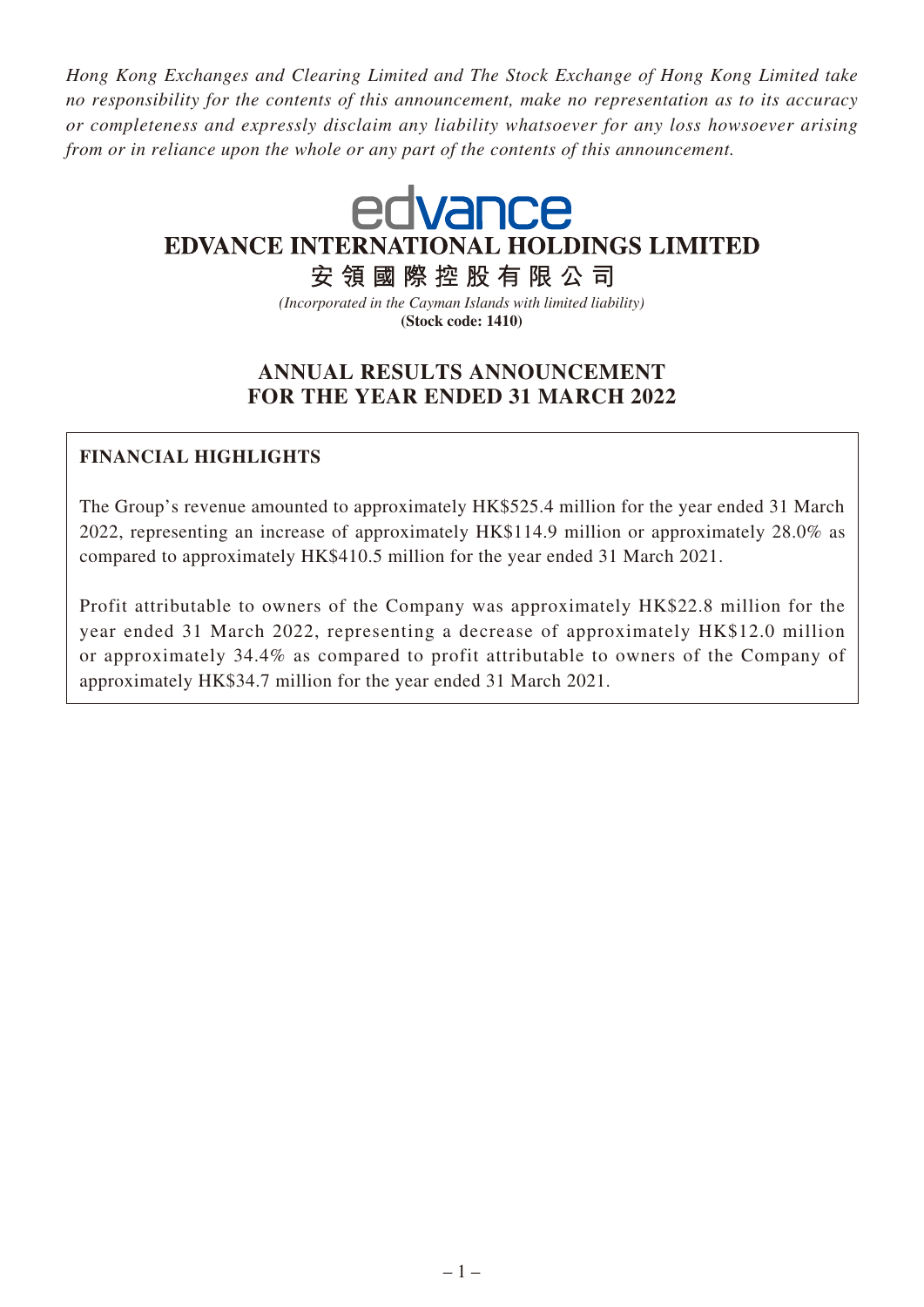#### **ANNUAL RESULTS**

The board (the "**Board**") of directors (the "**Directors**") is pleased to present the audited consolidated results of the Company and its subsidiaries (collectively, the "**Group**", "**our Group**", "we" or "our") for the year ended 31 March 2022 ("FY2022"), together with the comparative audited figures for the preceding financial year ended 31 March 2021 ("**FY2021**"), as follow:

## **CONSOLIDATED STATEMENT OF PROFIT OR LOSS AND OTHER COMPREHENSIVE INCOME**

*For FY2022*

|                                                                                                                                                                                                                                                    | <b>Notes</b> | 2022<br><b>HK\$'000</b>                              | 2021<br>HK\$'000                                  |
|----------------------------------------------------------------------------------------------------------------------------------------------------------------------------------------------------------------------------------------------------|--------------|------------------------------------------------------|---------------------------------------------------|
| Revenue<br>Cost of sales or services                                                                                                                                                                                                               | 3            | 525,383<br>(396, 976)                                | 410,505<br>(286, 492)                             |
| Gross profit<br>Other income<br>Other gains and losses, net<br>Distribution and selling expenses<br>Administrative and other expenses<br>Net impairment losses under                                                                               |              | 128,407<br>1,010<br>17,833<br>(39, 040)<br>(81, 924) | 124,013<br>886<br>1,176<br>(27, 688)<br>(53, 421) |
| expected credit loss model<br>Finance costs                                                                                                                                                                                                        |              | (185)<br>(1,965)                                     | (437)<br>(1, 347)                                 |
| Profit before taxation<br>Taxation                                                                                                                                                                                                                 | 5            | 24,136<br>(3,074)                                    | 43,182<br>(8,925)                                 |
| Profit for the year<br>Other comprehensive income (expense) for the year:<br>Item that will not be reclassified to profit or loss:<br>Gain on revaluation of intangible assets<br>Item that may be reclassified subsequently to profit<br>or loss: | 6            | 21,062<br>629                                        | 34,257                                            |
| Exchange differences arising on translation of<br>foreign operations                                                                                                                                                                               |              | (328)                                                | 129                                               |
| Total comprehensive income for the year                                                                                                                                                                                                            |              | 21,363                                               | 34,386                                            |
| Profit (loss) for the year attributable to:<br>Owners of the Company<br>Non-controlling interests                                                                                                                                                  |              | 22,789<br>(1,727)                                    | 34,739<br>(482)                                   |
|                                                                                                                                                                                                                                                    |              | 21,062                                               | 34,257                                            |
| Total comprehensive income (expense) for the year<br>attributable to:<br>Owners of the Company<br>Non-controlling interests                                                                                                                        |              | 23,090<br>(1, 727)                                   | 34,868<br>(482)                                   |
|                                                                                                                                                                                                                                                    |              | 21,363                                               | 34,386                                            |
| Earnings per share (HK cents)<br>- basic and diluted                                                                                                                                                                                               | $\tau$       | 2.27                                                 | 3.46                                              |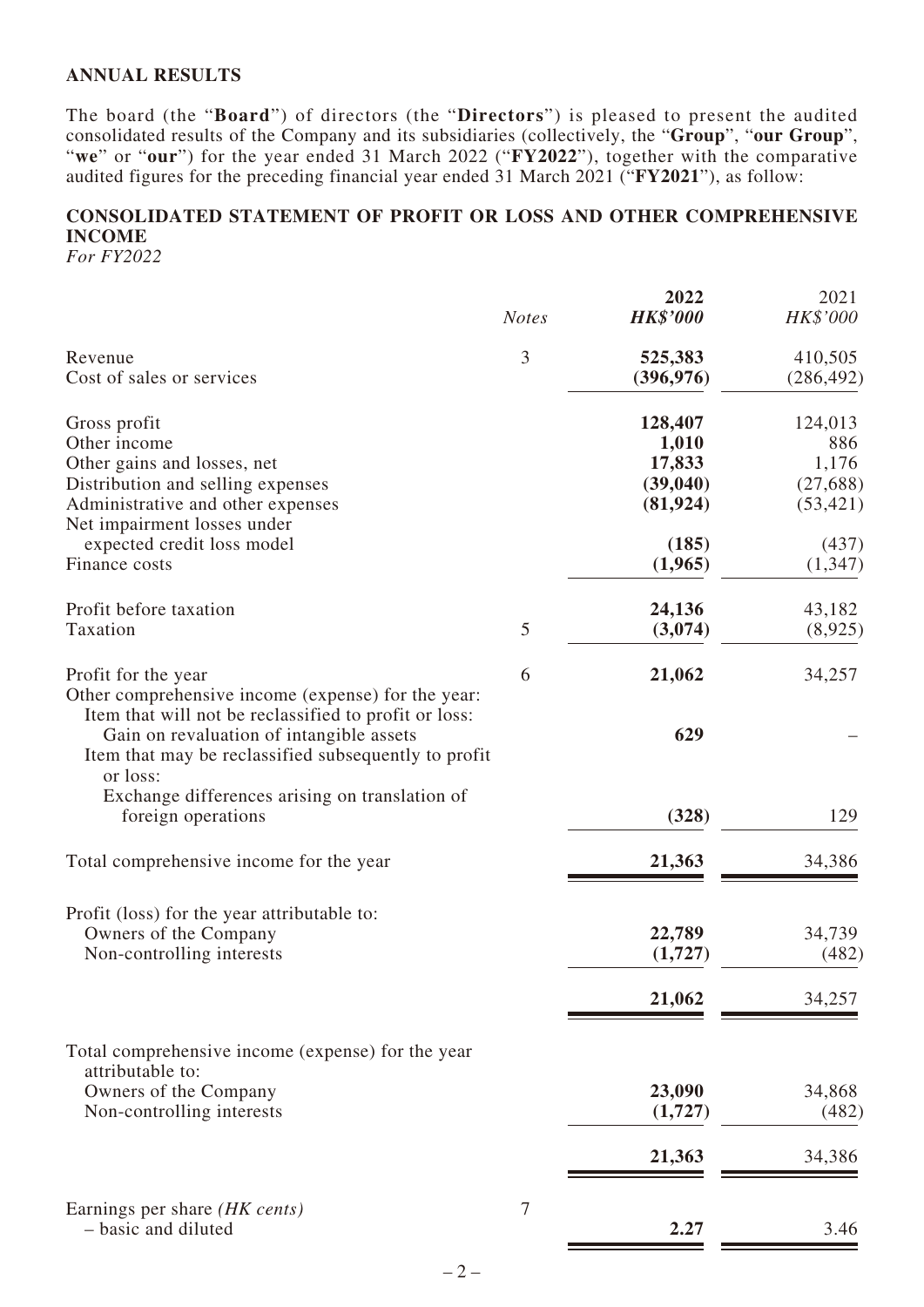## **CONSOLIDATED STATEMENT OF FINANCIAL POSITION**

*At 31 March 2022*

|                                                       |              | 2022            | 2021     |
|-------------------------------------------------------|--------------|-----------------|----------|
|                                                       | <b>Notes</b> | <b>HK\$'000</b> | HK\$'000 |
| <b>Non-current assets</b>                             |              |                 |          |
| Property and equipment                                |              | 86,152          | 56,173   |
| Deposits paid for acquisition of property and         |              |                 |          |
| equipment                                             |              |                 | 3,941    |
| Goodwill                                              |              | 3,216           | 3,216    |
| Intangible assets                                     |              | 40,264          | 6,228    |
| Financial assets at fair value through profit or loss |              |                 |          |
| ("FVTPL")                                             | 8            | 37,854          | 23,264   |
| Deferred tax assets                                   |              | 4,231           | 710      |
| Prepayments and deposits                              | 9            | 89,580          | 51,140   |
|                                                       |              | 261,297         | 144,672  |
| <b>Current assets</b>                                 |              |                 |          |
| Inventories                                           |              | 13,830          | 4,832    |
| Loan receivable                                       |              | 4,666           | 4,791    |
| Trade and other receivables, prepayments and          |              |                 |          |
| deposits                                              | 9            | 200,008         | 139,155  |
| Tax recoverable                                       |              | 18              | 21       |
| Contract assets                                       |              | 6,992           | 4,996    |
| Financial assets at FVTPL                             | 8            | 4,406           | 13,021   |
| Bank balances and cash                                |              | 49,126          | 73,383   |
|                                                       |              | 279,046         | 240,199  |
| <b>Current liabilities</b>                            |              |                 |          |
| Trade and other payables and accruals                 | 10           | 70,717          | 39,930   |
| Lease liabilities                                     |              | 6,855           | 8,005    |
| <b>Contract liabilities</b>                           |              | 134,208         | 106,762  |
| <b>Bank borrowings</b>                                |              | 37,021          | 2,491    |
| Tax liabilities                                       |              | 1,854           | 4,937    |
|                                                       |              | 250,655         | 162,125  |
| Net current assets                                    |              | 28,391          | 78,074   |
| Total assets less current liabilities                 |              | 289,688         | 222,746  |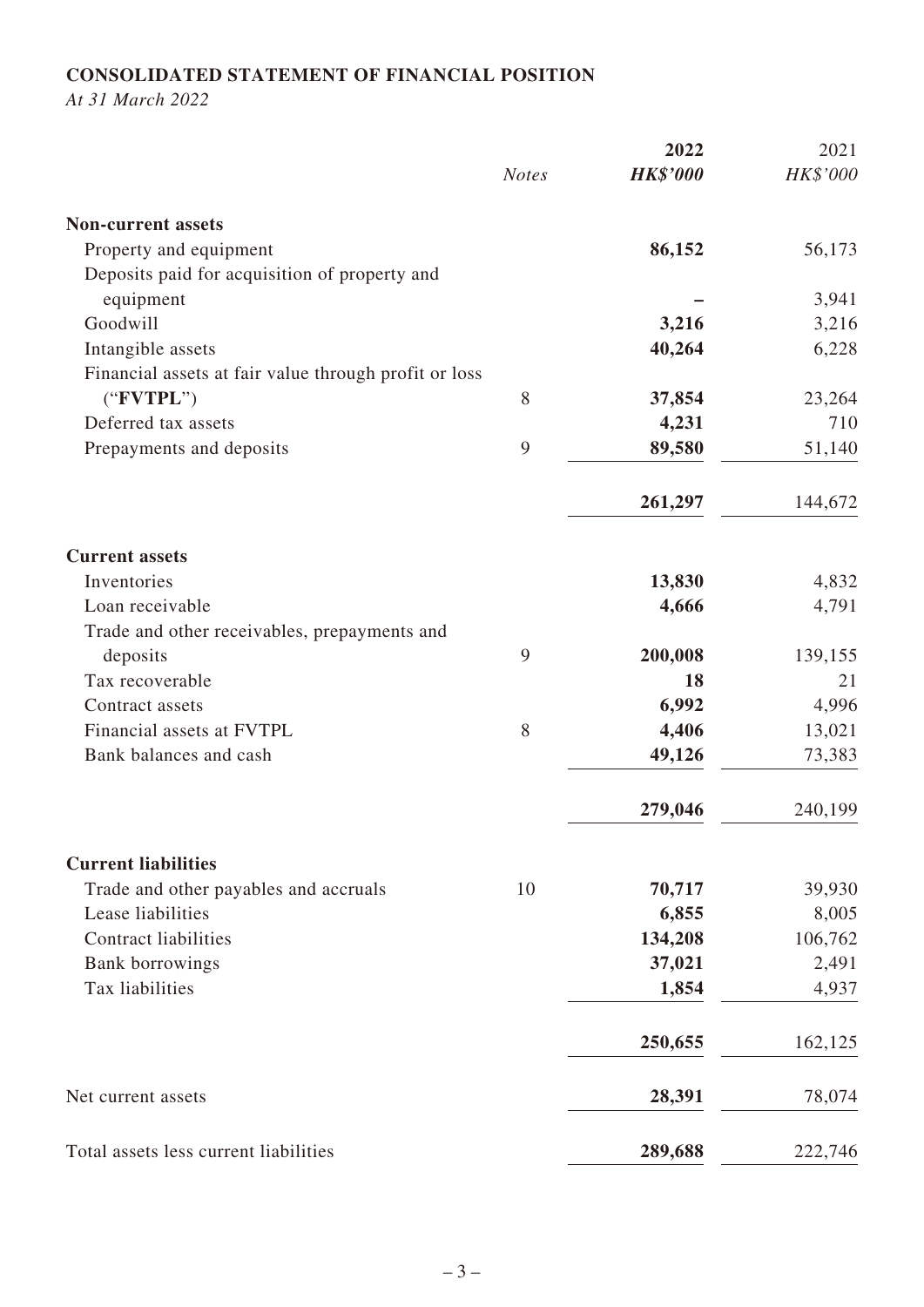|                                              |             | 2022            | 2021     |
|----------------------------------------------|-------------|-----------------|----------|
|                                              | <b>Note</b> | <b>HK\$'000</b> | HK\$'000 |
| <b>Non-current liabilities</b>               |             |                 |          |
| Lease liabilities                            |             | 8,843           | 10,236   |
| <b>Contract liabilities</b>                  |             | 90,835          | 47,595   |
| <b>Bank borrowings</b>                       |             | 18,756          | 19,711   |
| Deferred tax liabilities                     |             | 6,643           | 1,028    |
|                                              |             | 125,077         | 78,570   |
| Net assets                                   |             | 164,611         | 144,176  |
| <b>Capital and reserves</b>                  |             |                 |          |
| Share capital                                | 11          | 10,117          | 10,049   |
| Reserves                                     |             | 149,903         | 129,809  |
| Equity attributable to owners of the Company |             | 160,020         | 139,858  |
| Non-controlling interests                    |             | 4,591           | 4,318    |
| Total equity                                 |             | 164,611         | 144,176  |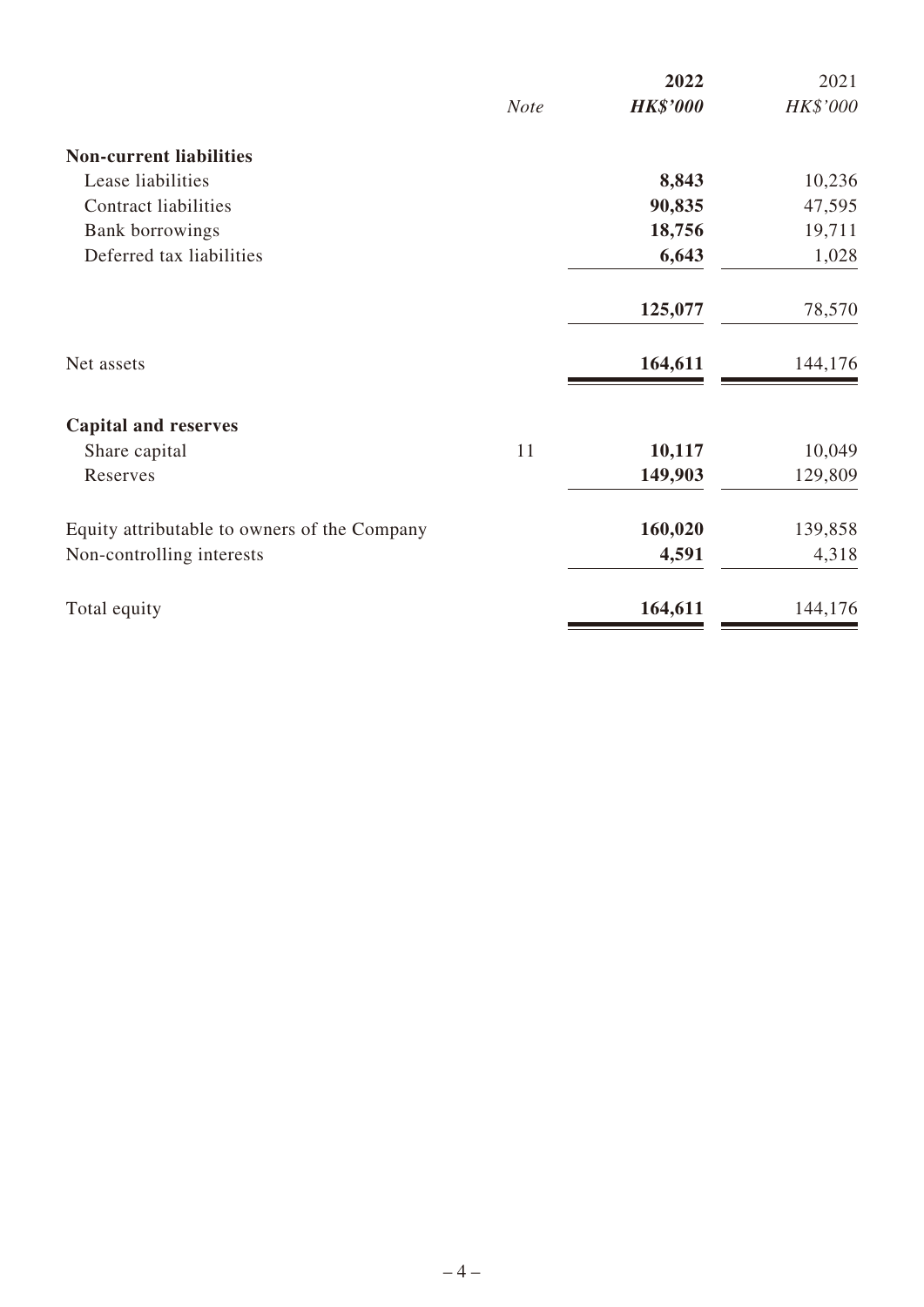## **NOTES TO THE CONSOLIDATED FINANCIAL INFORMATION**

*For FY2022*

#### **1. GENERAL**

Edvance International Holdings Limited (the "**Company**") was incorporated in the Cayman Islands as an exempted company with limited liability and its shares are listed on the Main Board of The Stock Exchange of Hong Kong Limited. Its ultimate and immediate holding company is Success Vision International Group Limited, which was incorporated in the British Virgin Islands.

The address of the registered office and principal place of business of the Company are Windward 3, Regatta Office Park, P.O. Box 1350, Grand Cayman KY1-1108, Cayman Islands and 20th Floor, 8 Wyndham Street, Central, Hong Kong, respectively.

The consolidated financial statements are presented in Hong Kong dollars ("**HK\$**"), which is also the functional currency of the Company.

#### **2. APPLICATION OF AMENDMENTS TO HONG KONG FINANCIAL REPORTING STANDARDS ("HKFRSs")**

#### **Amendments to HKFRSs that are mandatorily effective for the current year**

In the current year, the Company and its subsidiaries (collectively referred to as the "**Group**") has applied the following amendments to HKFRSs issued by the Hong Kong Institute of Certified Public Accountants ("**HKICPA**") for the first time, which are mandatorily effective for the annual periods beginning on 1 April 2021 for the preparation of the consolidated financial statements:

| Amendment to HKFRS 16                    | COVID-19-Related Rent Concessions                     |
|------------------------------------------|-------------------------------------------------------|
| Amendments to HKFRS 9, HKAS 39, HKFRS 7, | Interest Rate Benchmark Reform – Phase 2              |
| HKFRS 4 and HKFRS 16                     |                                                       |
| Amendment to HKFRS 16                    | COVID-19-Related Rent Concessions beyond 30 June 2021 |

In addition, the Group applied the agenda decision of the IFRS Interpretations Committee (the "**Committee**") of the International Accounting Standards Board issued in June 2021 which clarified the costs an entity should include as "estimated costs necessary to make the sale" when determining the net realisable value of inventories.

Except as described below, the application of the amendments to HKFRSs in the current year has had no material impact on the Group's financial positions and performance for the current and prior years and/or on the disclosures set out in these consolidated financial statements.

#### *2.1 Impacts on application of Amendments to HKFRS 9, HKAS 39, HKFRS 7, HKFRS 4 and HKFRS 16 "Interest Rate Benchmark Reform – Phase 2"*

The Group has applied the amendments for the first time in the current year. The amendments relate to changes in the basis for determining the contractual cash flows of financial assets, financial liabilities and lease liabilities as a result of interest rate benchmark reform, specific hedge accounting requirements and the related disclosure requirements applying HKFRS 7 "Financial Instruments: Disclosures" ("**HKFRS 7**").

As at 1 April 2021, the Group has several bank borrowings with carrying amount of approximately HK\$20,949,000, the interests of which was indexed to Singapore Interbank Offered Rate ("**SIBOR**") that will or may be subject to interest rate benchmark reform. During the year, such bank borrowings have been transitioned to the relevant alternative benchmark rates. Such transitions have had no material impact on the consolidated financial statements as the Group has applied the practical expedient in relation to the changes in contractual cash flows resulting from the interest rate benchmark reform for bank borrowings measured at amortised cost.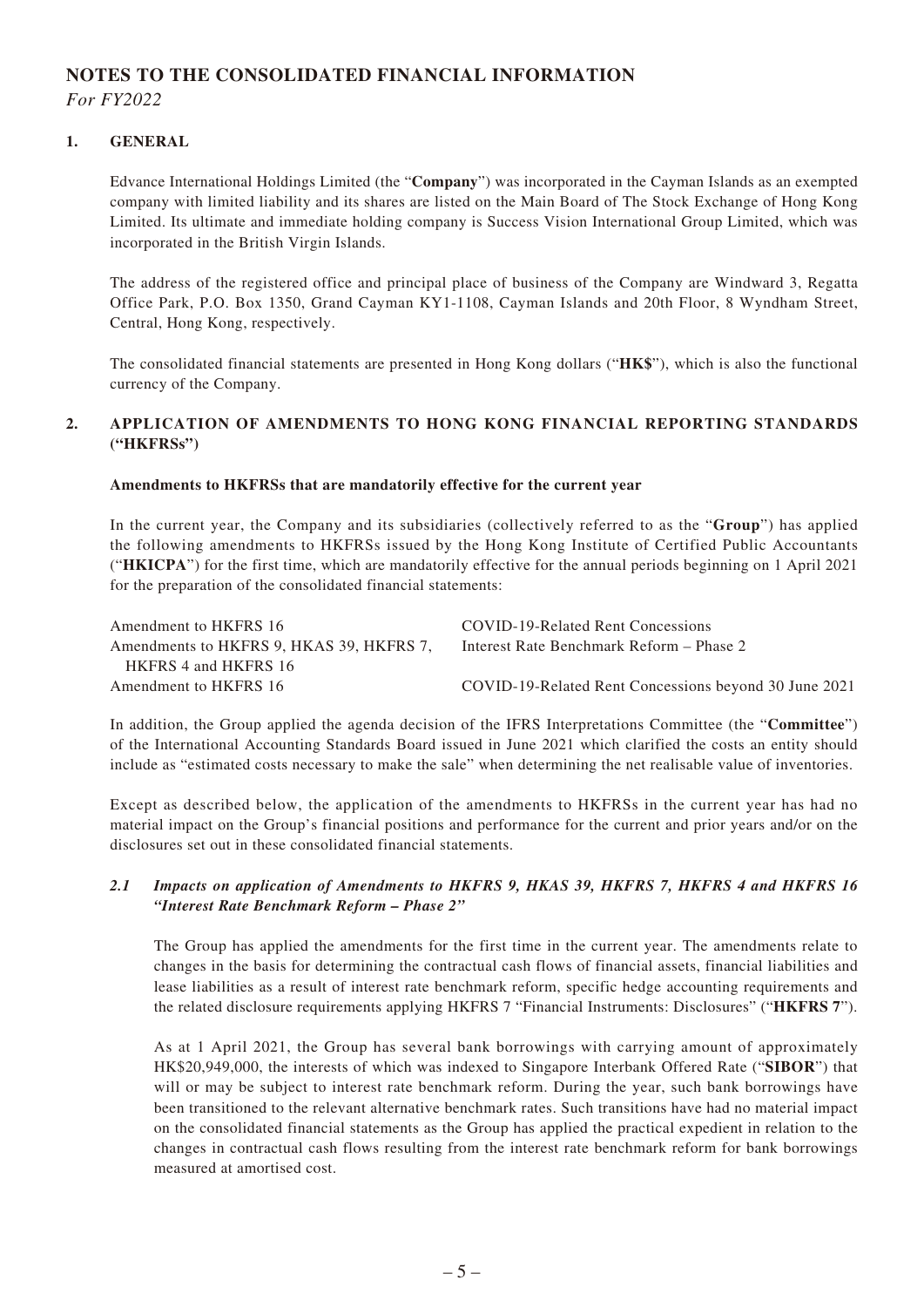#### *2.2 Impacts on application of the agenda decision of the Committee – Cost necessary to sell inventories (HKAS 2 "Inventories")*

In June 2021, the Committee, through its agenda decision, clarified the costs an entity should include as "estimated costs necessary to make the sale" when determining the net realisable value of inventories. In particular, whether such costs should be limited to those that are incremental to the sale. The Committee concluded that the estimated costs necessary to make the sale should not be limited to those that are incremental but should also include costs that an entity must incur to sell its inventories including those that are not incremental to a particular sale.

The Group's accounting policy prior to the Committee's agenda decision was to determine the net realisable value of inventories taking into consideration incremental costs only. Upon application of the Committee's agenda decision, the Group changed its accounting policy to determine the net realisable value of inventories taking into consideration both incremental costs and other cost necessary to sell inventories. The new accounting policy has been applied retrospectively.

The application of the Committee's agenda decision has had no material impact on the Group's financial positions and performance.

#### **New and amendments to HKFRSs in issue but not yet effective**

The Group has not early applied the following new and amendments to HKFRSs that have been issued but are not yet effective:

| <b>HKFRS 17</b>                                               | Insurance Contracts and the related Amendments <sup>2</sup>                                                                          |
|---------------------------------------------------------------|--------------------------------------------------------------------------------------------------------------------------------------|
|                                                               |                                                                                                                                      |
| Amendments to HKFRS 3                                         | Reference to the Conceptual Framework <sup>1</sup>                                                                                   |
| Amendments to HKFRS 10 and<br>HKAS <sub>28</sub>              | Sale or Contribution of Assets between an Investor and its Associate or<br>Joint Venture <sup>3</sup>                                |
| Amendments to HKAS 1                                          | Classification of Liabilities as Current or Non-current and related<br>amendments to Hong Kong Interpretations 5 (2020) <sup>2</sup> |
| Amendments to HKAS 1 and<br><b>HKFRS</b> Practice Statement 2 | Disclosure of Accounting Policies <sup>2</sup>                                                                                       |
| Amendments to HKAS 8                                          | Definition of Accounting Estimates <sup>2</sup>                                                                                      |
| Amendments to HKAS 12                                         | Deferred Tax related to Assets and Liabilities arising from a Single<br>Transaction <sup>2</sup>                                     |
| Amendments to HKAS 16                                         | Property, Plant and Equipment – Proceeds before Intended Use <sup>1</sup>                                                            |
| Amendments to HKAS 37                                         | Onerous Contracts – Cost of Fulfilling a Contract <sup>1</sup>                                                                       |
| <b>Amendments to HKFRSs</b>                                   | Annual Improvements to HKFRSs 2018-2020 <sup>1</sup>                                                                                 |
|                                                               |                                                                                                                                      |

<sup>1</sup> Effective for annual periods beginning on or after 1 January 2022.

<sup>2</sup> Effective for annual periods beginning on or after 1 January 2023.

<sup>3</sup> Effective for annual periods beginning on or after a date to be determined.

Except for the amendments to HKFRSs mentioned below, the directors of the Company anticipate that the application of all other new and amendments to HKFRSs will have no material impact on the consolidated financial statements in the foreseeable future.

#### *Amendments to HKFRS 3 "Reference to the Conceptual Framework"*

The amendments:

• update a reference in HKFRS 3 "Business Combinations" so that it refers to the "Conceptual Framework for Financial Reporting 2018" issued in June 2018 (the "**Conceptual Framework**") instead of "Framework for the Preparation and Presentation of Financial Statements" (replaced by the "Conceptual Framework for Financial Reporting 2010" issued in October 2010);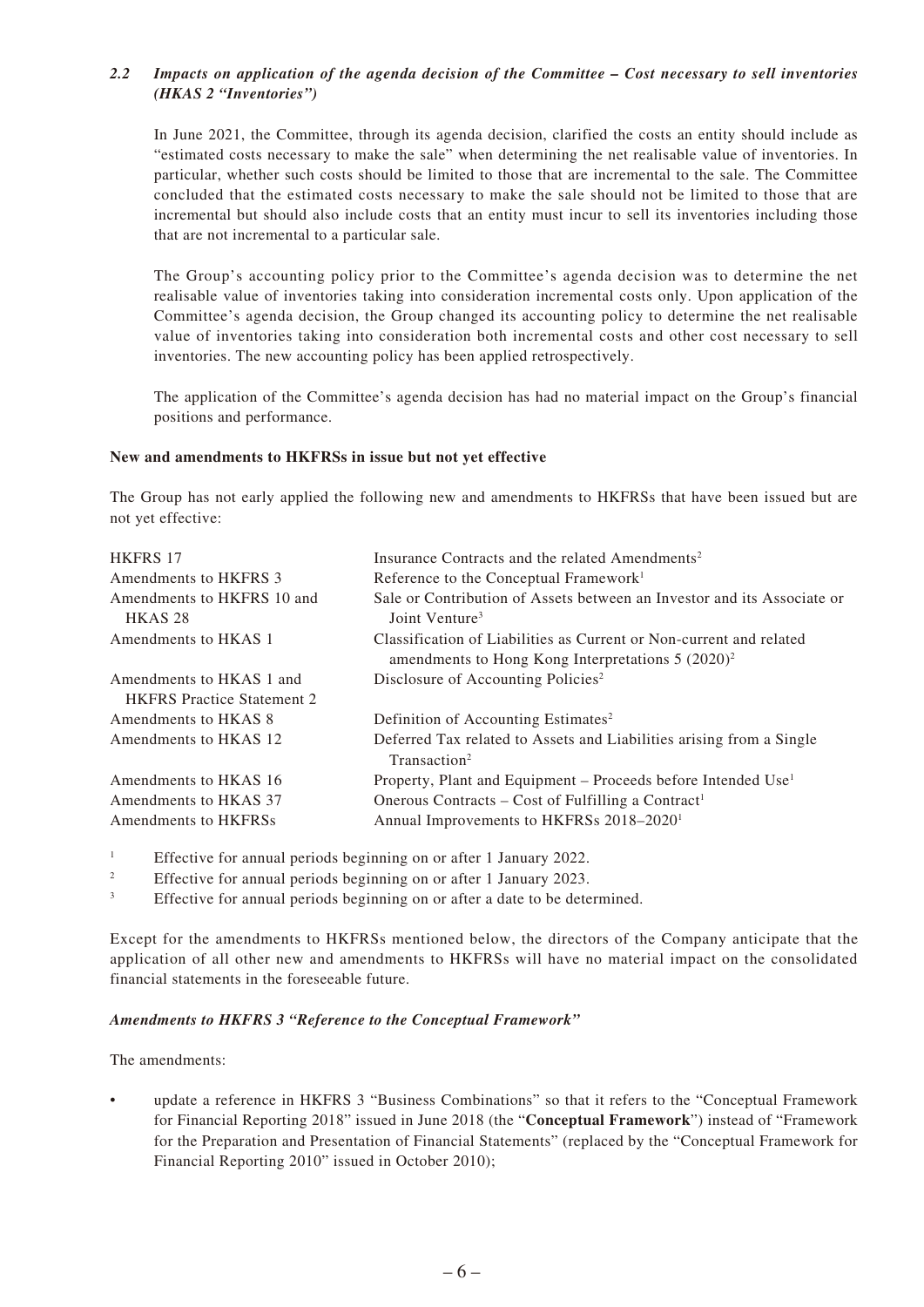- add a requirement that, for transactions and other events within the scope of HKAS 37 "Provisions, Contingent Liabilities and Contingent Assets" or HK(IFRIC)-Int 21 "Levies", an acquirer applies HKAS 37 or HK(IFRIC)-Int 21 instead of the Conceptual Framework to identify the liabilities it has assumed in a business combination; and
- add an explicit statement that an acquirer does not recognise contingent assets acquired in a business combination.

The application of the amendments is not expected to have significant impact on the financial position and performance of the Group.

#### *Amendments to HKAS 1 and HKFRS Practice Statement 2 "Disclosure of Accounting Policies"*

HKAS 1 is amended to replace all instances of the term "significant accounting policies" with "material accounting policy information". Accounting policy information is material if, when considered together with other information included in an entity's financial statements, it can reasonably be expected to influence decisions that the primary users of general purpose financial statements make on the basis of those financial statements.

The amendments also clarify that accounting policy information may be material because of the nature of the related transactions, other events or conditions, even if the amounts are immaterial. However, not all accounting policy information relating to material transactions, other events or conditions is itself material. If an entity chooses to disclose immaterial accounting policy information, such information must not obscure material accounting policy information.

HKFRS Practice Statement 2 "Making Materiality Judgements" (the "**Practice Statement**") is also amended to illustrate how an entity applies the "four-step materiality process" to accounting policy disclosures and to judge whether information about an accounting policy is material to its financial statements. Guidance and examples are added to the Practice Statement.

The application of the amendments is not expected to have significant impact on the financial position or performance of the Group but may affect the disclosures of the Group's significant accounting policies. The impacts of application, if any, will be disclosed in the Group's future consolidated financial statements.

#### *Amendments to HKAS 12 "Deferred Tax related to Assets and Liabilities arising from a Single Transaction"*

The amendments narrow the scope of the recognition exemption of deferred tax liabilities and deferred tax assets in paragraphs 15 and 24 of HKAS 12 "Income Taxes" so that it no longer applies to transactions that, on initial recognition, give rise to equal taxable and deductible temporary differences.

For leasing transactions in which the tax deductions are attributable to the lease liabilities, the Group applies HKAS 12 requirements to the relevant assets and liabilities as a whole. Temporary differences relating to relevant assets and liabilities are assessed on a net basis.

Upon the application of the amendments, the Group will recognise a deferred tax asset (to the extent that it is probable that taxable profit will be available against which the deductible temporary difference can be utilised) and a deferred tax liability for all deductible and taxable temporary differences associated with the right-of-use assets and the lease liabilities.

The amendments are effective for annual reporting periods beginning on or after 1 April 2023, with early application permitted. As at 31 March 2022, the carrying amounts of right-of-use assets and lease liabilities which are subject to the amendments amounted to approximately HK\$15,166,000 and HK\$15,698,000, respectively. The Group is still in the process of assessing the full impact of the application of the amendments.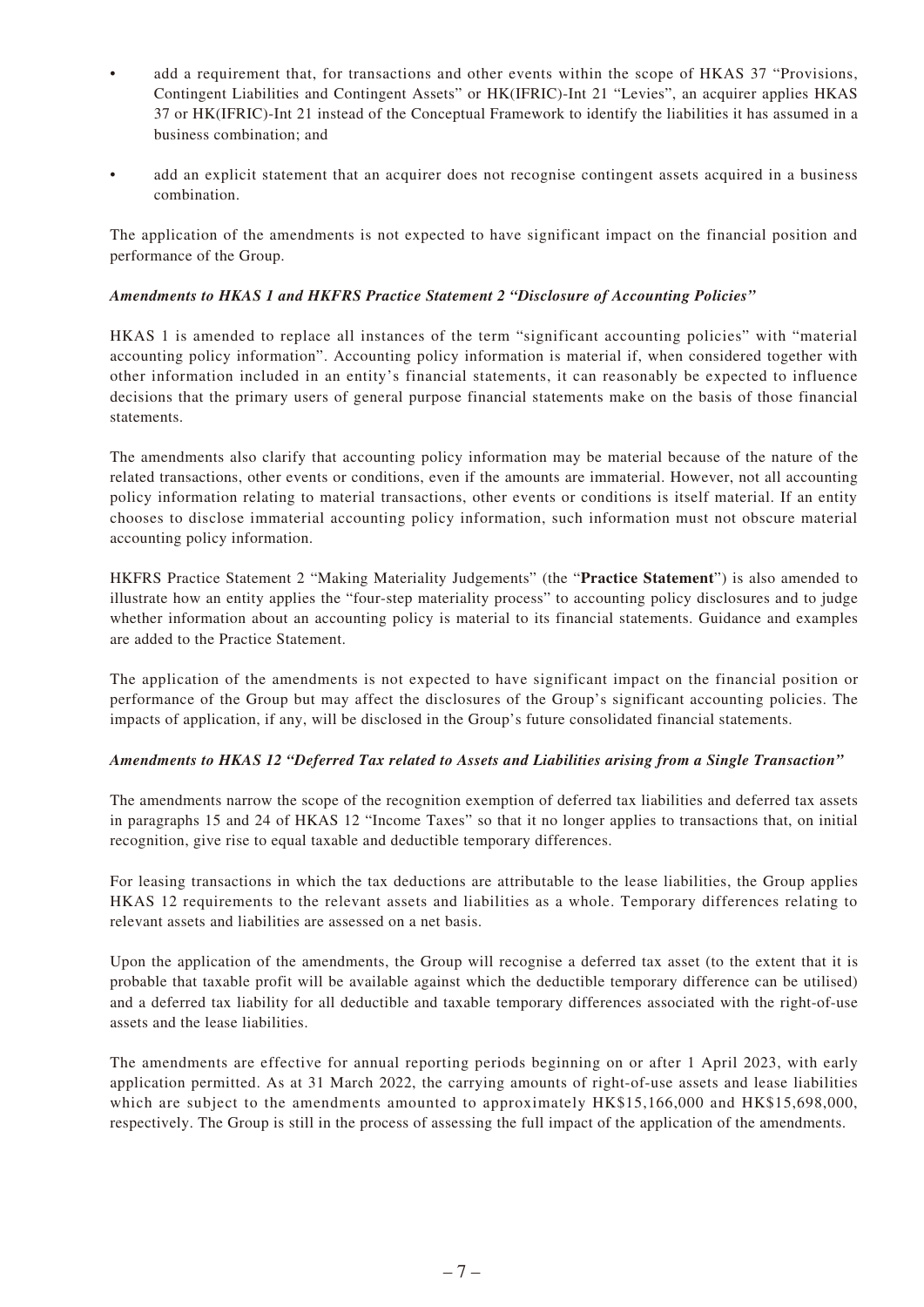#### **3. REVENUE**

Revenue represents the fair value of amounts received and receivable for goods sold and services provided by the Group to outside customers, less discounts and sales related taxes for the year.

#### **Revenue from goods and services**

An analysis of the Group's revenue from goods and services by segment for the year is as follows:

|                                                                      | 2022            | 2021     |
|----------------------------------------------------------------------|-----------------|----------|
|                                                                      | <b>HK\$'000</b> | HK\$'000 |
| Types of goods or services:                                          |                 |          |
| Cybersecurity products business*                                     |                 |          |
| - procurement of network security products, system security products |                 |          |
| and application and data security products                           | 295,207         | 219,228  |
| Cybersecurity services business*                                     |                 |          |
| - provision of technical implementation services                     | 39,320          | 34,489   |
| - provision of maintenance and support services                      | 190,766         | 156,683  |
|                                                                      | 230,086         | 191,172  |
| Financial services and investment business <sup>*</sup>              |                 |          |
| - provision of financial services                                    | 90              | 105      |
|                                                                      | 525,383         | 410,505  |
|                                                                      |                 |          |

\* The segment names are defined in the section "Segment information" in note 4.

#### **4. SEGMENT INFORMATION**

#### **Segment revenue and results**

Information reported to the executive directors of the Company, being the chief operating decision maker, for the purposes of resources allocation and assessment of segment performance focuses on types of goods or services delivered or provided.

The Group's reportable segments are therefore as follows:

- (1) Cybersecurity products business refers to the procurement of network security products, system security products and application and data security products by the Group;
- (2) Cybersecurity services business refers to the provision of technical implementation and maintenance and support services to customers by the Group; and
- (3) Financial services and investment business refers to the provision of financial services to customers, venture investment and securities trading by the Group.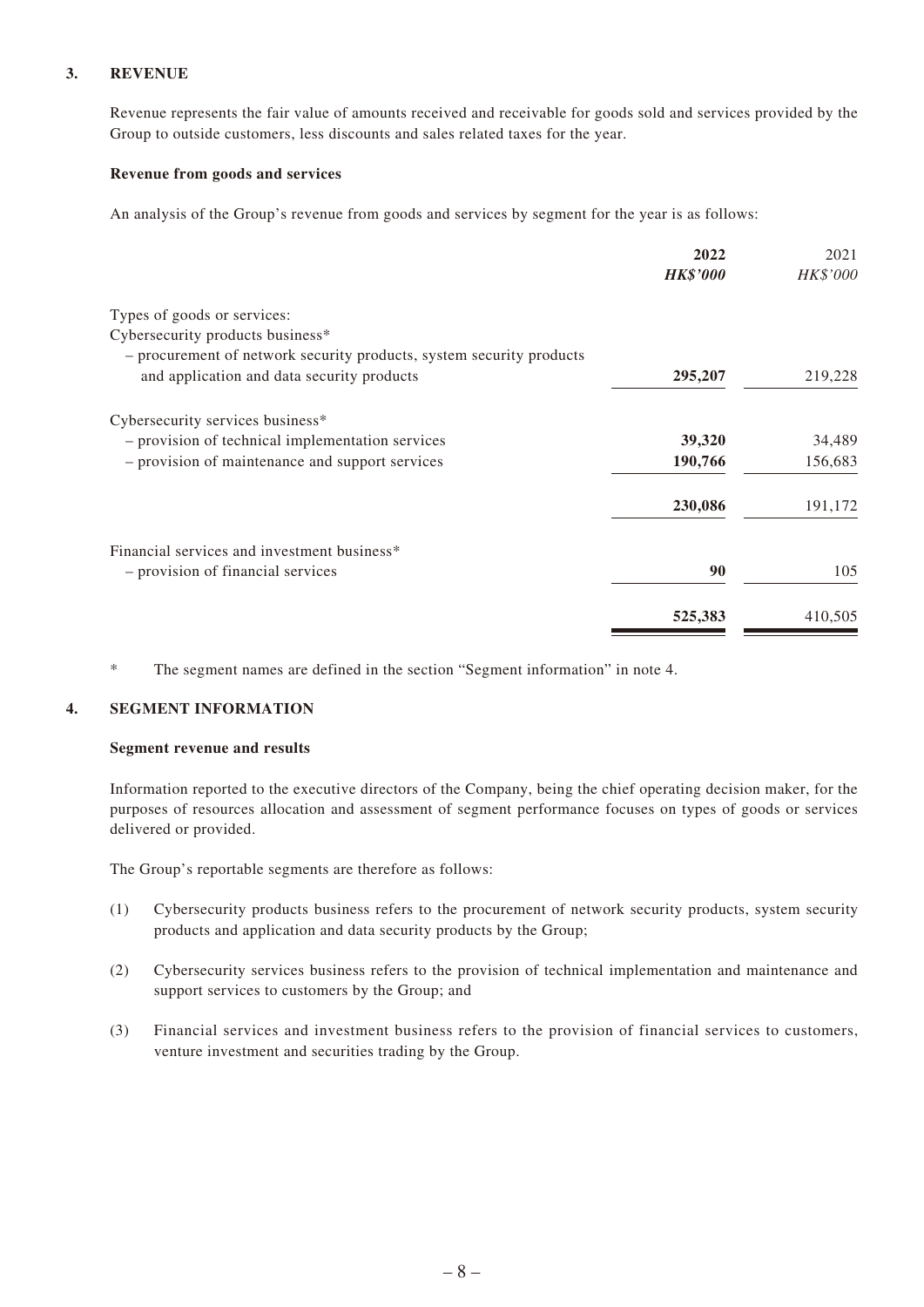An analysis of the Group's reportable segment revenue and segment results is as below:

|                                                                                                | products<br>business<br><b>HK\$'000</b>           | Cybersecurity Cybersecurity<br>services<br>business<br><b>HK\$'000</b> | Financial<br>services<br>and<br>investment<br>business<br><b>HK\$'000</b> | <b>Total</b><br><b>HK\$'000</b> |
|------------------------------------------------------------------------------------------------|---------------------------------------------------|------------------------------------------------------------------------|---------------------------------------------------------------------------|---------------------------------|
| For the year ended 31 March 2022<br>Segment revenue                                            | 295,207                                           | 230,086                                                                | 90                                                                        | 525,383                         |
|                                                                                                |                                                   |                                                                        |                                                                           |                                 |
| Segment results                                                                                | 55,815                                            | 72,057                                                                 | 3,476                                                                     | 131,348                         |
| Other income                                                                                   |                                                   |                                                                        |                                                                           | 1,010                           |
| Unallocated other gains and losses, net                                                        |                                                   |                                                                        |                                                                           | 3,201                           |
| Unallocated distribution and selling expenses<br>Unallocated administrative and other expenses |                                                   |                                                                        |                                                                           | (37, 409)<br>(71, 924)          |
| Impairment losses recognised on loan receivable                                                |                                                   |                                                                        |                                                                           | (125)                           |
| Finance costs                                                                                  |                                                   |                                                                        |                                                                           | (1,965)                         |
| Profit before taxation                                                                         |                                                   |                                                                        |                                                                           | 24,136                          |
|                                                                                                | Cybersecurity<br>products<br>business<br>HK\$'000 | Cybersecurity<br>services<br>business<br>HK\$'000                      | Financial<br>services<br>and<br>investment<br>business<br>HK\$'000        | Total<br>HK\$'000               |
| For the year ended 31 March 2021                                                               |                                                   |                                                                        |                                                                           |                                 |
| Segment revenue                                                                                | 219,228                                           | 191,172                                                                | 105                                                                       | 410,505                         |
| Segment results                                                                                | 63,446                                            | 60,427                                                                 | (1, 454)                                                                  | 122,419                         |
| Other income                                                                                   |                                                   |                                                                        |                                                                           | 886                             |
| Unallocated other gains and losses, net                                                        |                                                   |                                                                        |                                                                           | (215)                           |
| Unallocated distribution and selling expenses<br>Unallocated administrative and other expenses |                                                   |                                                                        |                                                                           | (26,985)                        |
| Impairment losses recognised on loan receivable                                                |                                                   |                                                                        |                                                                           | (51, 276)<br>(300)              |
| Finance costs                                                                                  |                                                   |                                                                        |                                                                           | (1, 347)                        |
| Profit before taxation                                                                         |                                                   |                                                                        |                                                                           | 43,182                          |

The accounting policies of the reportable segments are the same as the Group's accounting policies. Segment results represent the profit earned by/loss from each segment without allocation of other income, certain other gains and losses, net, certain distribution and selling expenses, certain administrative and other expenses, impairment losses recognised on loan receivable, finance costs and taxation. This is the measure reported to the chief operating decision maker for the purposes of resource allocation and performance assessment.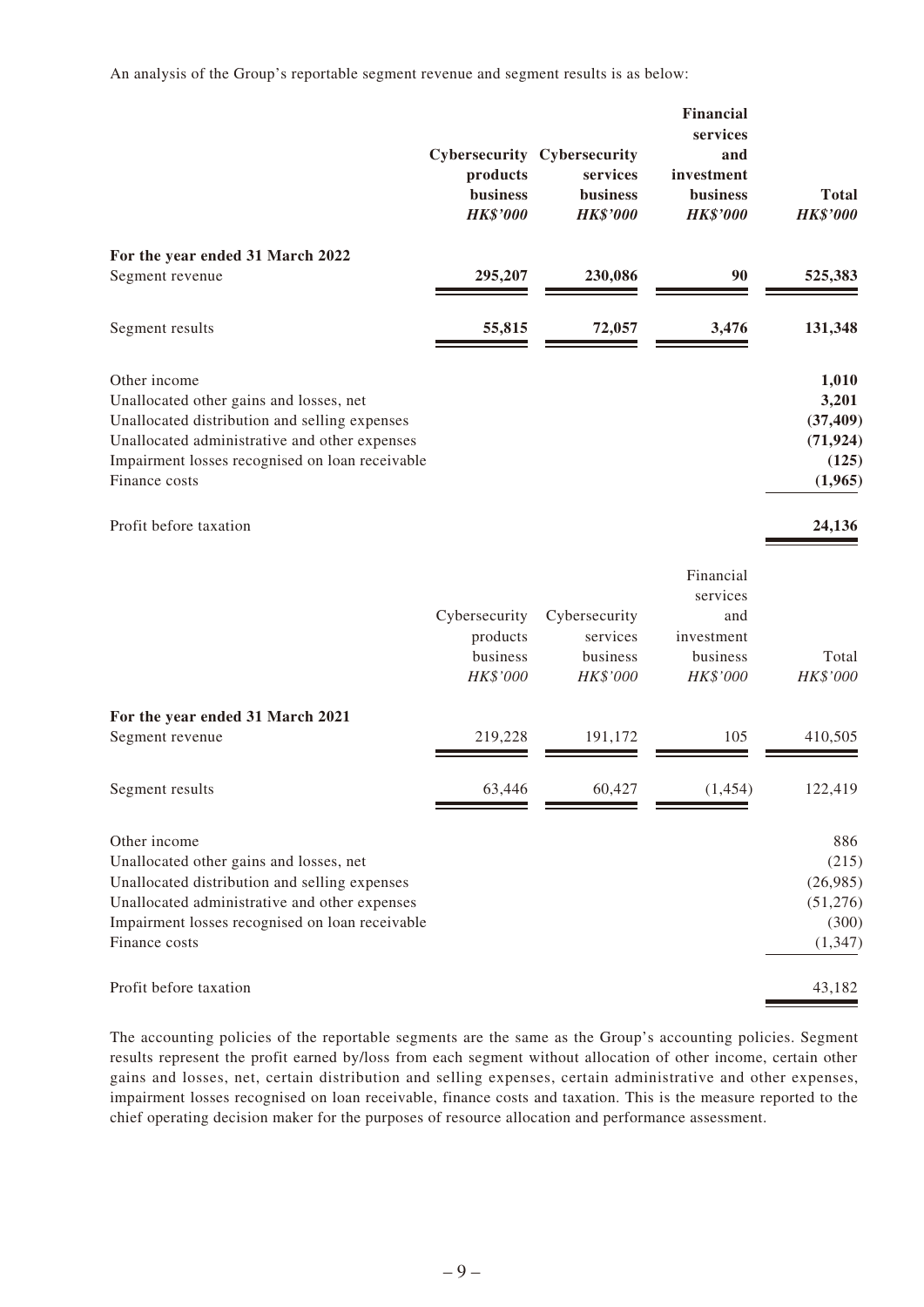#### **5. TAXATION**

|                                         | 2022            | 2021     |
|-----------------------------------------|-----------------|----------|
|                                         | <b>HK\$'000</b> | HK\$'000 |
| Current tax:                            |                 |          |
| Hong Kong Profits Tax                   | 6,699           | 9,441    |
| PRC Enterprise Income Tax ("EIT")       | 167             |          |
| Macau Complementary Tax                 |                 | 269      |
|                                         | 6,866           | 9,710    |
| Overprovision in respect of prior year: |                 |          |
| Hong Kong Profits Tax                   | (207)           | (75)     |
| Deferred tax credit                     | (3,585)         | (710)    |
|                                         | 3,074           | 8,925    |

Under the two-tiered profits tax rates regime in Hong Kong, the first HK\$2 million of profits of the qualifying group entity will be taxed at 8.25%, and profits above HK\$2 million will be taxed at 16.5%. The profits of group entities not qualifying for the two-tiered profits tax rates regime will continue to be taxed at a flat rate of 16.5%.

Under the Law of the PRC on Enterprise Income Tax (the "**EIT Law**") and Implementation Regulations of the EIT Law, the tax rate of the PRC subsidiaries is 25% for the year ended 31 March 2022. No provision of PRC EIT was made for the year ended 31 March 2021 as the subsidiaries in the PRC have incurred tax losses.

The Singapore Income Tax is determined by applying the Singapore tax rate of 17%. No provision of Singapore Income Tax was made as the subsidiaries in Singapore have incurred tax losses for both years.

No provision of Macau Complementary Tax was made for the year ended 31 March 2022 as the subsidiary in Macau has incurred tax losses. Macau Complementary Tax is calculated at the maximum progressive rate of 12% on the estimated assessable profit for the year ended 31 March 2021.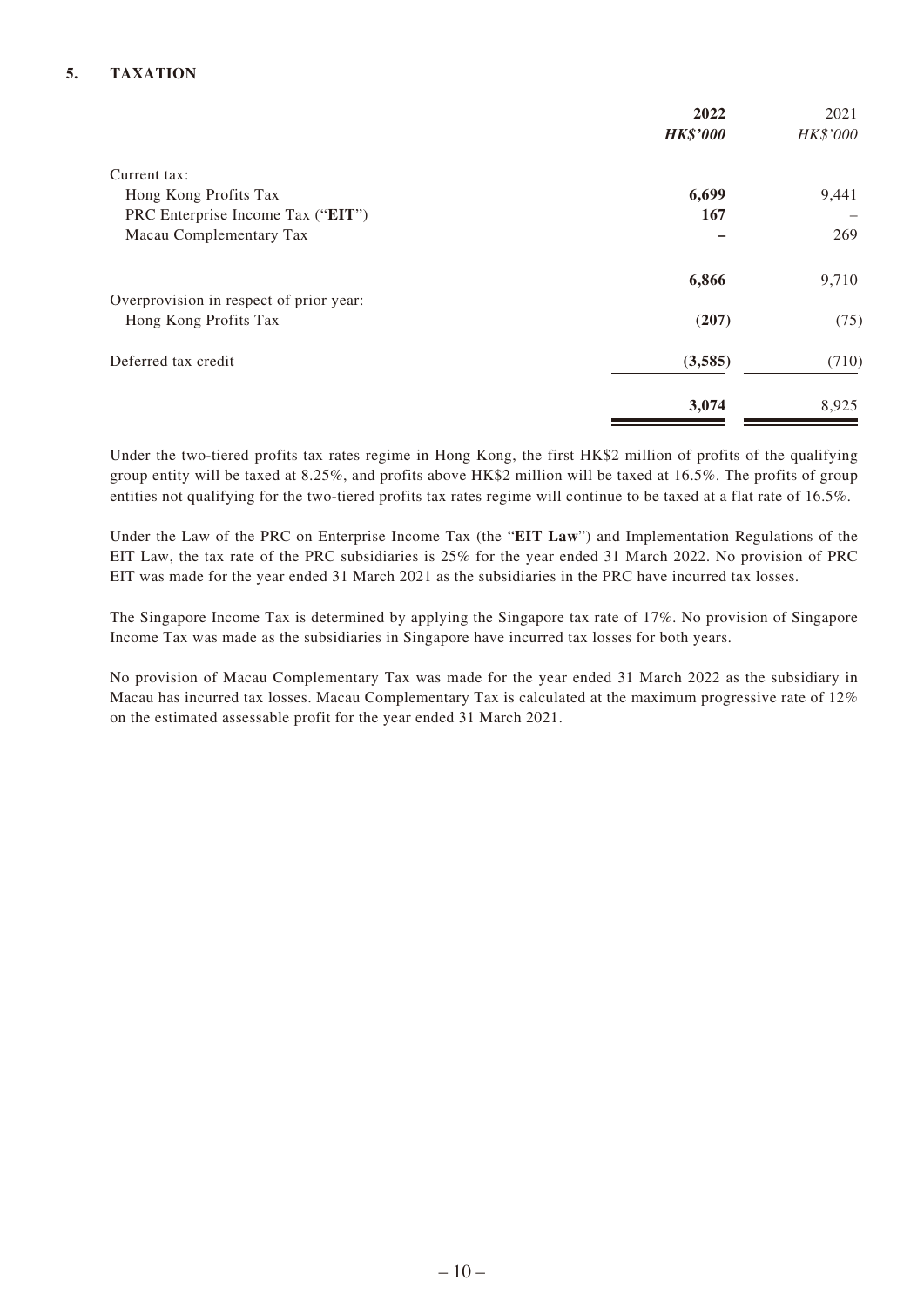|                                                                                                                                                | 2022<br><b>HK\$'000</b> | 2021<br>HK\$'000 |
|------------------------------------------------------------------------------------------------------------------------------------------------|-------------------------|------------------|
| Profit for the year has been arrived at after charging:                                                                                        |                         |                  |
| Staff costs*:                                                                                                                                  |                         |                  |
| Directors' remuneration                                                                                                                        | 13,380                  | 11,501           |
| Other staff:                                                                                                                                   |                         |                  |
| Other staff costs                                                                                                                              | 75,802                  | 52,775           |
| Equity-settled share-based expense                                                                                                             | 4,850                   | 2,093            |
| Contributions to retirement benefits schemes                                                                                                   | 3,772                   | 2,596            |
|                                                                                                                                                | 97,804                  | 68,965           |
| Auditor's remuneration                                                                                                                         | 1,678                   | 1,440            |
| Cost of inventories recognised as an expense (including the allowance for<br>inventories of approximately HK\$1,794,000 (2021: HK\$2,338,000)) | 239,345                 | 155,665          |
| Depreciation of right-of-use assets                                                                                                            | 7,823                   | 6,757            |
| Depreciation of other property and equipment                                                                                                   | 7,220                   | 4,694            |
| Depreciation of property and equipment                                                                                                         | 15,043                  | 11,451           |
| Amortisation of intangible assets                                                                                                              | 385                     |                  |
| Net impairment losses on trade receivables                                                                                                     | 47                      | 117              |
| Net impairment losses on contract assets                                                                                                       | 13                      | 20               |
| Impairment losses on loan receivable                                                                                                           | 125                     | 300              |
| Net impairment losses under ECL model                                                                                                          | 185                     | 437              |

\* For the year ended 31 March 2021, COVID-19 related government grants/assistance amounted to approximately HK\$4,562,000 have been offset against other staff costs.

## **7. EARNINGS PER SHARE**

The calculation of the basic and diluted earnings per share attributable to the owners of the Company is based on the following data:

|                                                                           | 2022            | 2021      |
|---------------------------------------------------------------------------|-----------------|-----------|
|                                                                           | <b>HK\$'000</b> | HK\$'000  |
| Profit for the year attributable to owners of the Company for the purpose |                 |           |
| of calculating basic and diluted earnings per share                       | 22,789          | 34.739    |
|                                                                           | 2022            | 2021      |
|                                                                           | Number of       | Number of |
|                                                                           | shares          | shares    |
|                                                                           | 2000            | 000'      |
| Weighted average number of ordinary shares for the purpose of calculating |                 |           |
| basic and diluted earnings per share                                      | 1,005,985       | 1,003,345 |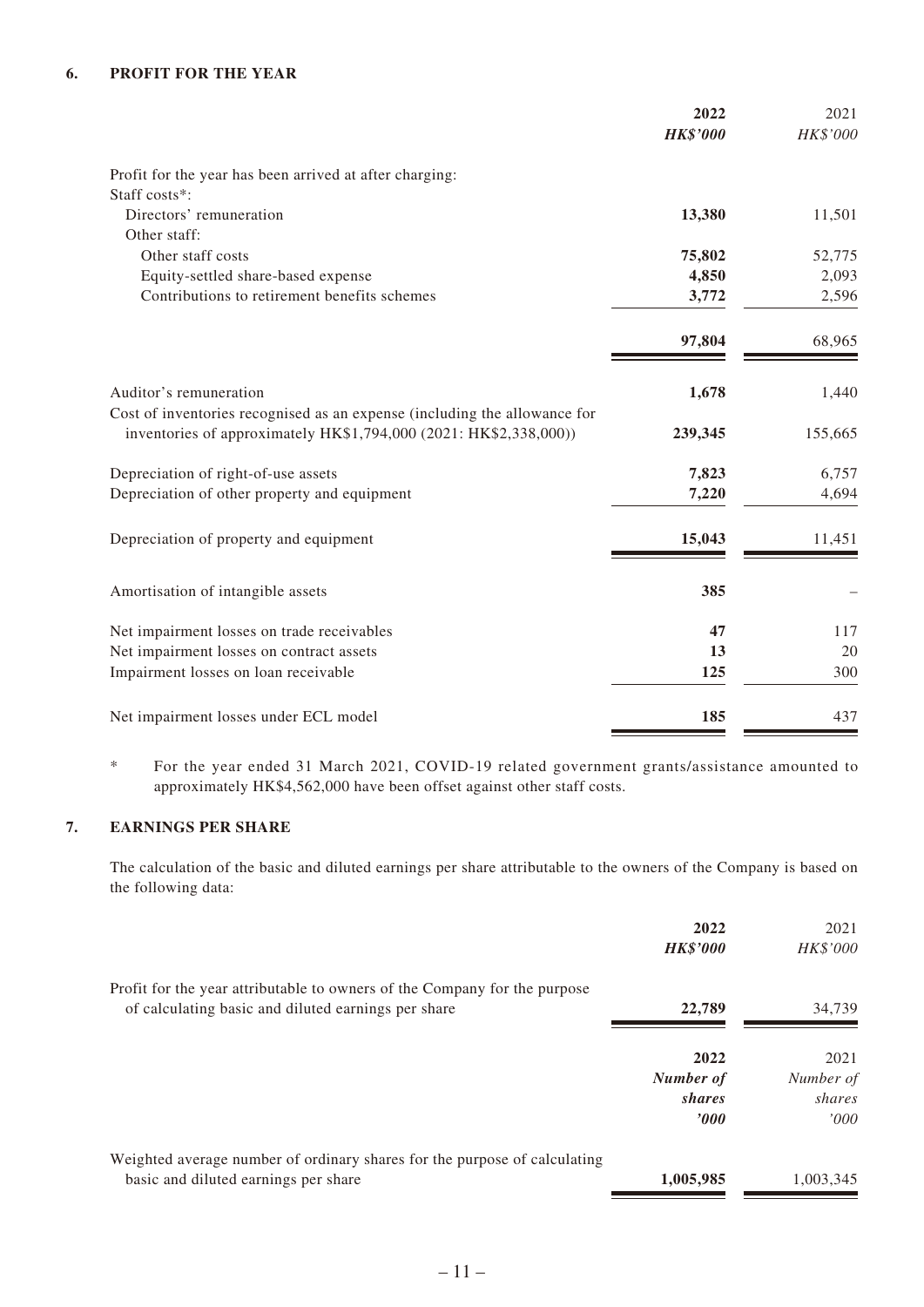The computation of diluted earnings per share does not assume the exercise of the Company's share options because the exercise price of those share options were higher than the average market price of the Company's shares for both years.

#### **8. FINANCIAL ASSETS AT FVTPL**

|                                                                     | 2022            | 2021     |
|---------------------------------------------------------------------|-----------------|----------|
|                                                                     | <b>HK\$'000</b> | HK\$'000 |
| Listed equity investments in Hong Kong and the United States        | 263             | 13,021   |
| Unlisted fund investment                                            | 4,143           |          |
| Unlisted preference shares of Tykhe Capital Group Limited ("Tykhe") | 37,854          | 23,264   |
|                                                                     | 42,260          | 36,285   |
| Analysed for reporting purposes as:                                 |                 |          |
| Non-current assets                                                  | 37,854          | 23,264   |
| Current assets                                                      | 4,406           | 13,021   |
|                                                                     | 42,260          | 36,285   |

During the year ended 31 March 2022 and 2021, the Group has invested in several listed equity investments in Hong Kong and the United States. Such investments are classified as financial assets at FVTPL. The fair value is measured at level 1 which is based on quoted bid prices in an active market.

During the year ended 31 March 2022, the Group has invested in an unlisted fund investment. Such investment is classified as financial assets at FVTPL. The fair value is measured at level 2 based on the fair value of the underlying assets and liabilities of the fund. The major assets of the fund are digital assets which the fair value is measured based on the quoted bid prices in an active market.

During the year ended 31 March 2021, the Group has also completed the subscription of the United States Dollar ("**USD**") 3 million of share capital of series A2 preference shares of Tykhe. The fair value is measured at level 3 (2021: level 2) based on equity value based on backsolve method with reference to recent market transaction price allocated to series A2 preference shares with weighted probability rate of 50% and 50%, respectively under liquidation scenario and qualified IPO scenario (2021: recent market transaction price). The investment is classified as financial assets at FVTPL. During the year ended 31 March 2022, fair value gain of approximately HK\$14,590,000 has been recognised for the investment in Tykhe.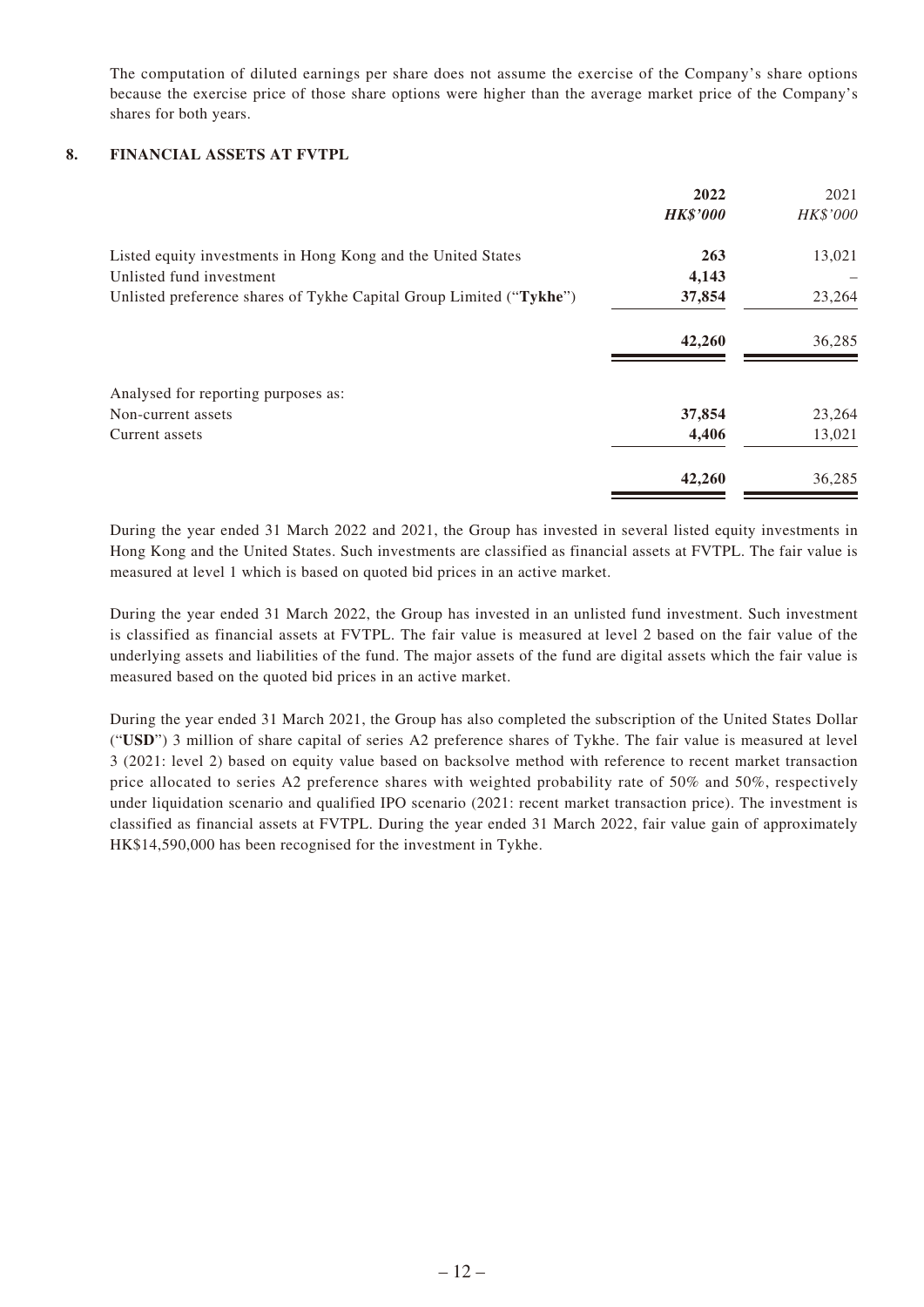#### **9. TRADE AND OTHER RECEIVABLES, PREPAYMENTS AND DEPOSITS**

|                                                              | 2022<br><b>HK\$'000</b> | 2021<br>HK\$'000 |
|--------------------------------------------------------------|-------------------------|------------------|
| <b>Current</b>                                               |                         |                  |
| Trade receivables                                            | 99,363                  | 68,528           |
| Less: allowance for credit losses                            | (847)                   | (800)            |
|                                                              | 98,516                  | 67,728           |
| Prepayment to suppliers for maintenance and support services | 94,001                  | 69,264           |
| Receivables with broker's house and custodian                | 1,312                   | 53               |
| Other tax receivables                                        | 526                     | 377              |
| Prepayment and others                                        | 5,653                   | 1,733            |
|                                                              | 200,008                 | 139,155          |
| Non-current                                                  |                         |                  |
| Rental deposits                                              | 4,402                   | 3,494            |
| Deposits for life insurance contracts                        | 13,837                  | 13,517           |
| Prepayment of life insurance charged                         | 371                     | 413              |
| Prepayment to suppliers for maintenance and support services | 70,970                  | 33,716           |
|                                                              | 89,580                  | 51,140           |
| Total trade and other receivables, prepayments and deposits  | 289,588                 | 190,295          |

The following is an ageing analysis of trade receivables, net of allowance for credit losses, presented based on the invoice date at the end of the reporting period:

|                   | 2022<br><b>HK\$'000</b> | 2021<br>HK\$'000 |
|-------------------|-------------------------|------------------|
| 0 to 30 days      | 59,482                  | 38,519           |
| 31 to 60 days     | 26,742                  | 16,713           |
| $61$ to $90$ days | 7,929                   | 4,095            |
| 91 to 120 days    | 3,354                   | 4,199            |
| 121 to 365 days   | 1,009                   | 4,202            |
|                   | 98,516                  | 67,728           |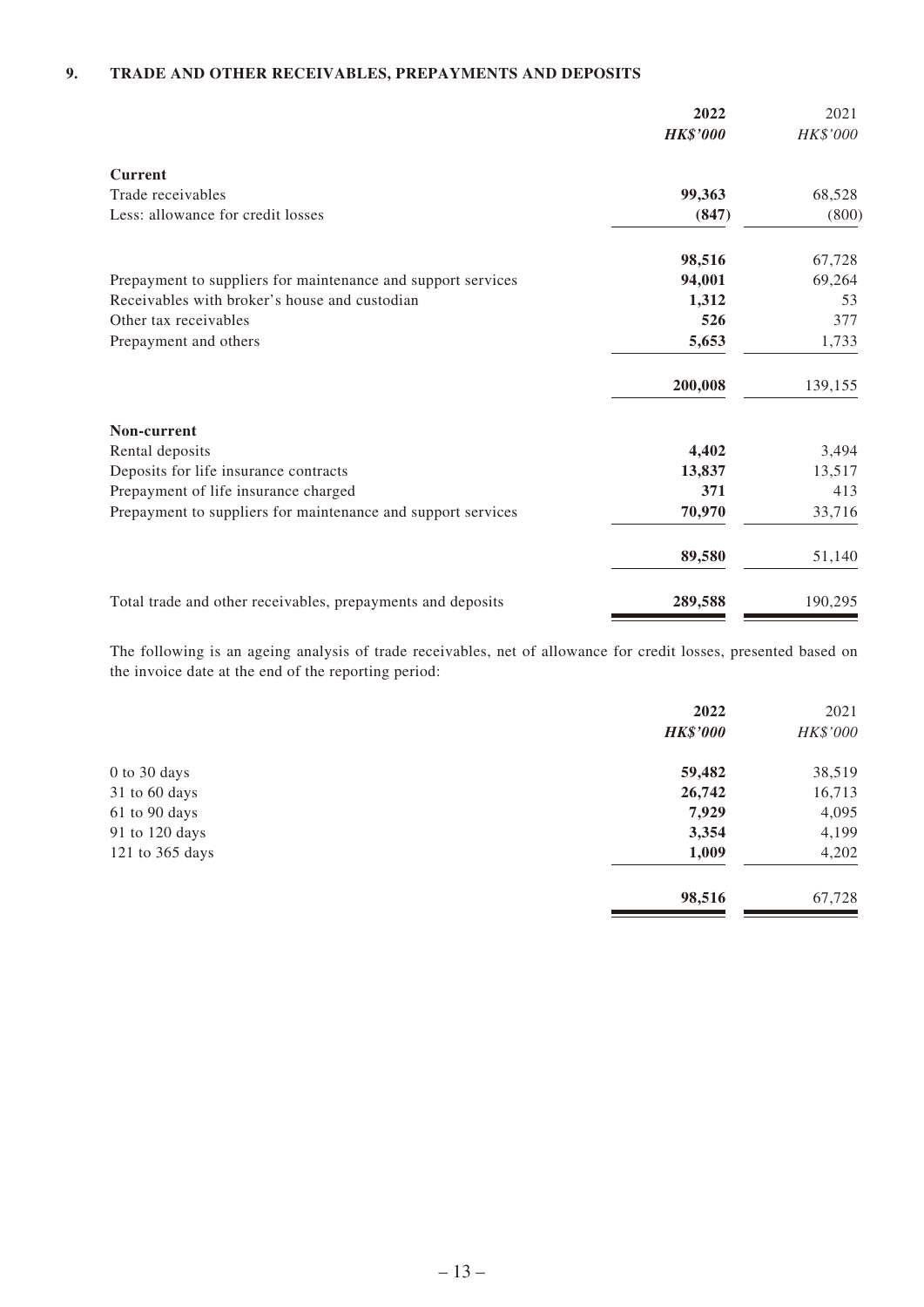#### **10. TRADE AND OTHER PAYABLES AND ACCRUALS**

The following is an analysis of trade and other payables and accruals:

|                     | 2022            | 2021     |
|---------------------|-----------------|----------|
|                     | <b>HK\$'000</b> | HK\$'000 |
| Trade payables      | 53,077          | 29,329   |
| Accrued expense     | 7,198           | 3,133    |
| Accrued staff costs | 8,575           | 7,035    |
| Others              | 1,867           | 433      |
|                     | 70,717          | 39,930   |

The credit period ranges from 30 to 60 days. The following is an ageing analysis of trade payables presented based on the invoice date.

|                 | 2022            | 2021           |
|-----------------|-----------------|----------------|
|                 | <b>HK\$'000</b> | HK\$'000       |
| 0 to 30 days    | 52,880          | 24,394         |
| 31 to 60 days   |                 | 4,830          |
| 61 to 90 days   | 197             | 90             |
| 91 to 120 days  |                 | $\overline{4}$ |
| 121 to 365 days |                 | 11             |
|                 | 53,077          | 29,329         |

#### **11. SHARE CAPITAL**

Details of the shares of the Company are as follows:

| Number of<br>shares | HK\$'000 |
|---------------------|----------|
|                     |          |
|                     |          |
| 2,000,000,000       | 20,000   |
|                     |          |
| 1,001,446,000       | 10,014   |
| 3,500,000           | 35       |
| 1,004,946,000       | 10,049   |
| 1,900,000           | 19       |
| 4,820,000           | 49       |
| 1,011,666,000       | 10,117   |
|                     |          |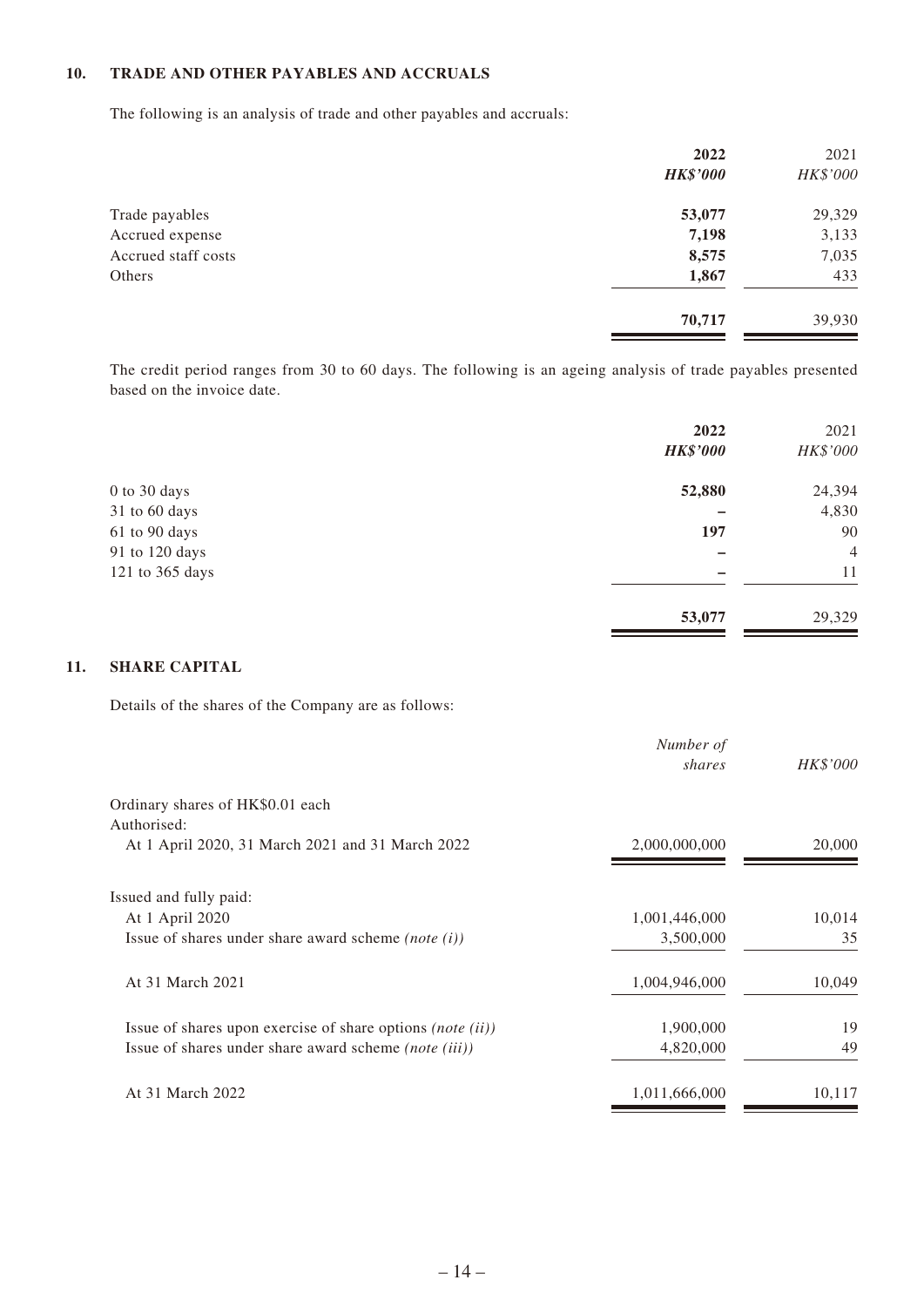#### *Notes:*

- (i) On 15 September 2020, 3,500,000 new ordinary shares of the Company were issued to four eligible employees under share award scheme at no consideration. The aggregate value of the share awards was approximately HK\$2,030,000 based on the closing share price of the Company as at 3 September 2020 of HK\$0.58 each. The aggregate par value of the respective shares was approximately HK\$35,000. The difference of approximately HK\$1,995,000 between the aggregate share awards value and the aggregate par value of the shares have been credited to share premium.
- (ii) During the year ended 31 March 2022, a total of 1,900,000 new ordinary shares of HK\$0.01 each were issued upon exercise of the share options of the Company. The aggregate value of the shares issued upon exercise of share options was approximately HK\$1,235,000 based on the share option exercise price on exercise date. The aggregate par value of the respective shares was approximately HK\$19,000. The difference of approximately HK\$1,216,000 between the aggregate share value and the aggregate par value of the shares have been credited to share premium.
- (iii) On 31 March 2022, 4,820,000 new ordinary shares of the Company were issued to three professional advisers and one eligible employee of the Group under share award scheme at no consideration. The aggregate value of the share awards was approximately HK\$3,471,000 based on the closing share price of the Company as at 16 February 2022 of HK\$0.72 each. The par value of the respective shares was approximately HK\$49,000. The difference of approximately HK\$3,422,000 between the aggregate share awards value and the aggregate par value of the shares have been credited to share premium.

All issued shares of the Company rank pari passu in all respects with each other.

#### **12. DIVIDEND**

No dividend was proposed for ordinary shareholders of the Company during the year ended 31 March 2022, nor has any dividend been proposed since the end of the reporting period.

A final dividend of HK\$0.01 per share with aggregate amount of approximately HK\$10,049,000 of the Company in respect of the year ended 31 March 2021 has been declared and paid by the Company during the year ended 31 March 2022.

A final dividend of HK\$0.01 per share with aggregate amount of approximately HK\$10,015,000 of the Company in respect of the year ended 31 March 2020 has been declared and paid by the Company during the year ended 31 March 2021.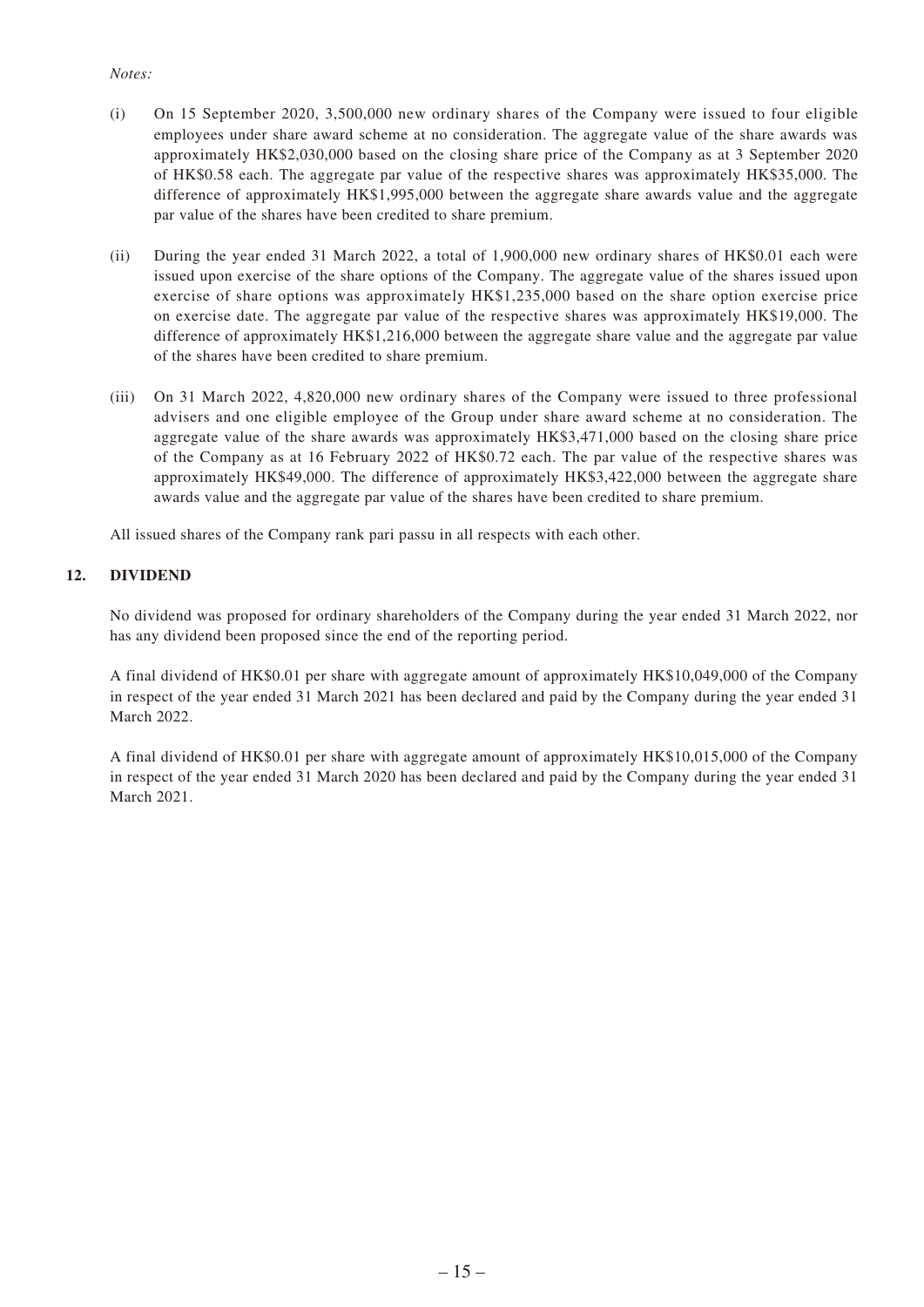## **MANAGEMENT DISCUSSION AND ANALYSIS**

#### **BUSINESS REVIEW**

#### **Strong performance of cybersecurity products and services businesses**

The cybersecurity products and services businesses performed strongly with revenue growth of approximately 28.0% as compared to financial year ended 31 March 2021 ("**FY2021**") despite a backdrop of COVID-19 related social and travel restrictions and disruptions. The Group continues to see robust demand for our cybersecurity solutions, especially in the enterprise and government sectors. The Group's value added distributor approach meant we are able to maintain a healthy gross profit margin as our customers saw the Group's cybersecurity services business as an important component of ensuring their investments in cybersecurity solutions were protected through timely implementation and proper maintenance. This is reflected in the increased service delivery rate from cybersecurity services business, conducted under ESH (Hong Kong) Limited, which underpins the high client stickiness and low churn rate of our client.

The Group's future success will continue to depend on our ability to attract and retain talent and expertise to service customers. In the financial year ended 31 March 2022 ("**FY2022**"), the Group incurred higher operating expenses especially in salaries and distribution and selling expense to ensure employee remuneration to remain competitive in a market where there is a shortage of IT professionals, especially in the cybersecurity field. We are proud of our staff who are committed and worked professionally throughout such challenging and disruptive year, and assisted the customers to complete several important cybersecurity implementation projects. The Group also expanded our cybersecurity solutions catalogue by working with globally renowned providers, and solidify offerings across seven focused areas, namely: (i) application monitoring, (ii) cyber threat security, (iii) data protection, (iv) DevSecOps/cloud security, (v) infrastructure & monitoring, (vi) network security, and (vii) security operations and orchestration.

The pace of digitalisation was accelerated by the COVID-19 pandemic which caused a profound impact on all business operations. We felt the demand from customers looking for more comprehensive cybersecurity solutions in response to the numerous cyber threats driven by the change in how we work. On the other hand, the COVID-19 pandemic outbreak also led to social and commercial activities lockdown in Hong Kong, the Group took timely precautions to protect our employees while managed to maintain normal business operations under remote working environment.

At the same time, our Green Radar branded in-house email security solution, has made tremendous progress into the email protection market during FY2022. The Company tripled the number of mailboxes protected and won contracts from several well-known brands and multinational conglomerates. This was made possible by securing distribution partnerships with three major telecommunication companies and a focus on enhancing our product offerings. The Group invested substantially in infrastructure capacity and entered into sale and purchase agreements to purchase Maldun Network Limited, a technology service provider, and Silverstone Network Limited and its subsidiaries, an IT security solution provider, respectively. These acquisitions will greatly enhance the Group's competitiveness and fuel the email security business with powerful security management and flexible security control at the network gateway for all emails.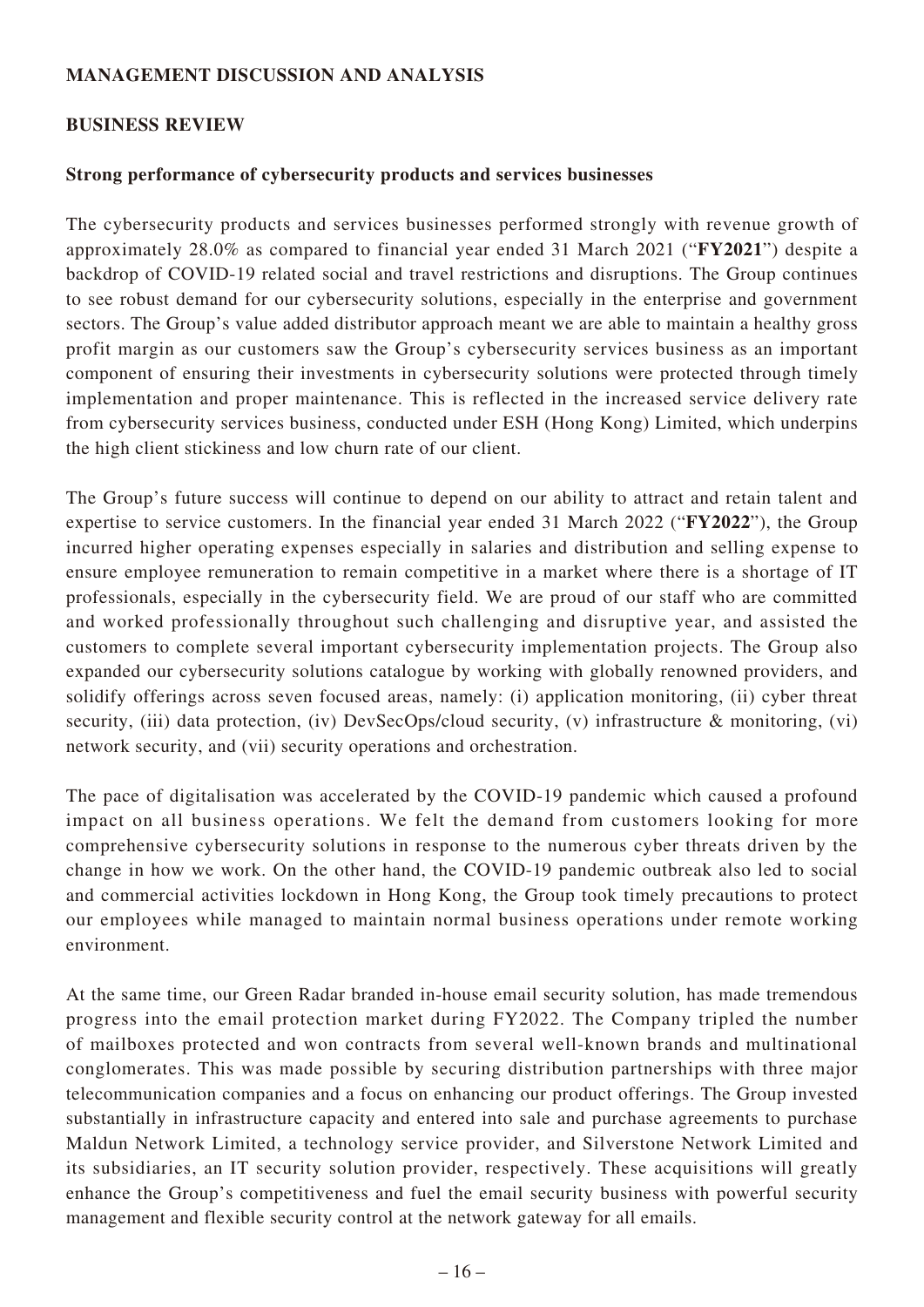## **Significant milestone for Financial Services and Investment businesses**

In January 2022, Axion Global Asset Management Limited ("**AGAM**"), an indirect non-whollyowned subsidiary of the Group, was granted the approval from the Securities and Futures Commission of Hong Kong ("**SFC**") to manage virtual assets. As one of the first asset managers to receive such grant of approval in the industry, the flagship "Smart Beta Fund", a risk-adjusted fund by tracking the ten most highly valued qualified cryptocurrencies was launched in FY2022.

In addition, the Group's long-term investment in the holding company of Hong Kong Digital Asset EX Limited ("**HKbitEX**"), which contributed fair value gain of approximately HK\$14.6 million to the Group's profit in FY2022, as part of the Group's strategic investment to elevate our role in the digital asset market and accelerate the business growth. Although the recent volatility have dampened the sentiment in the cryptocurrency market, the Group remains optimistic about the outlook as digital asset and blockchain adoption continues to progress at a substantial pace. The Group believes that with greater clarity in regulation and higher level of participation from institutions and entrants, we are well-positioned to capture the opportunity growth ahead.

#### **BUSINESS OUTLOOK**

There is a broad consensus that online technology has gained even more prominence after the COVID-19 pandemic for businesses and customers. The increased usage and adoption of connected and cloud-based technologies and experiences have given rise to new challenges for companies to protect their critical business processes and customer data from cyber threats. Governments around the world, including the government of Hong Kong, have introduced active measures requiring companies to strengthen cyber and data security. We believe that our cybersecurity solution that are able to help protect our customers effectively with cost effective outlays.

The Group is well underway to align and augment our new sales approach to a recurring revenue model by increasing the proportion of subscription-based cybersecurity services in future. The Group expects the recurring revenue of the subscription-based model will provide us with a more sustainable income stream and a better way for customers to acquire the cybersecurity protections they need.

For the Green Radar business, which offers a subscription-based model, the Company is actively seeking to expand its service offerings beyond email protection to broaden the "security-as-aservice" approach. We believe this will help us capture greater "security-as-a-service" adoption especially in the small and mid-sized business segment.

Although the Group expects the macro economic and geopolitical uncertainty to continue in the financial year ending 31 March 2023, we are still committed to invest in our people, our products and businesses for the long term. Therefore, the Group expects the operating costs to remain elevated as compared to prior years, especially in salaries costs, and research and development efforts. However, the Group firmly believes that these investments will pay off for a more efficient and scalable business in the long term.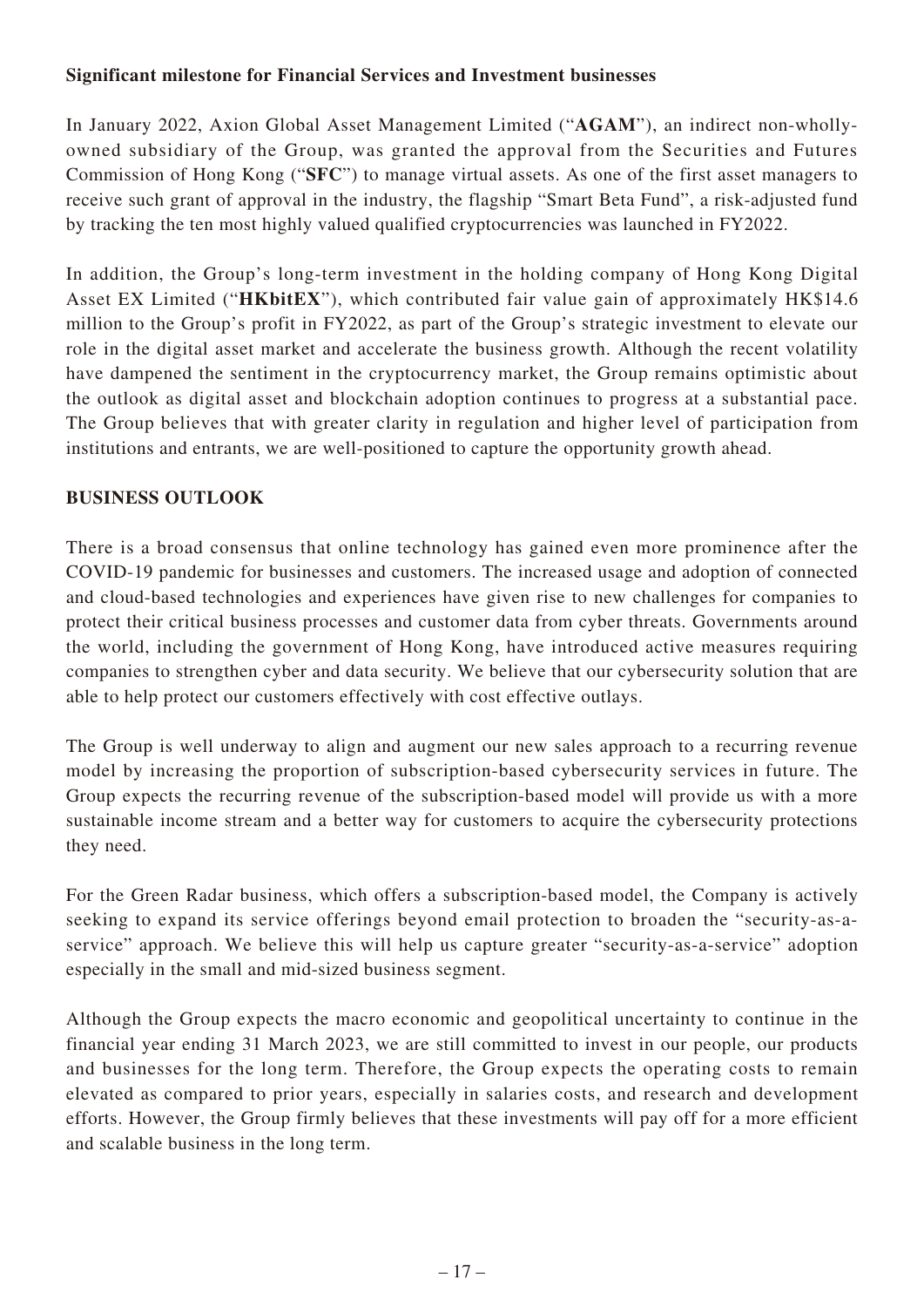The Group expects a similar outlook for financial services and investment business. Although the digital asset management business has just commenced during the end of FY2022, the Group believes that we are well positioned as a regulated virtual asset manager, to help qualified investors to invest safely and securely in the growing digital asset sector. Many family offices and highnet-worth investors are already or are on the cusp of investing into cryptocurrencies through a regulated investment vehicle. This is an important milestone to help our Group realise the goal of becoming one of the leading digital asset managers in Asia. Together with other innovation projects that are under development, we firmly believe that the financial service and investment business will be a significant catalyst to our Group's growth, which will contribute to greater returns to our shareholders.

## **FINANCIAL REVIEW**

#### **Revenue**

Our revenue increased by approximately HK\$114.9 million, or approximately 28.0% from approximately HK\$410.5 million for FY2021 to approximately HK\$525.4 million for FY2022. The increase was mainly attributable to the core cybersecurity products and cybersecurity services businesses due to the continuous strong demand of cybersecurity products and cybersecurity services.

#### **Gross profit and gross profit margin**

Our gross profit increased by approximately HK\$4.4 million, or approximately 3.5% from approximately HK\$124.0 million for FY2021 to approximately HK\$128.4 million for FY2022. Our gross profit margin decreased from approximately 30.2% for FY2021 to approximately 24.4% for FY2022. The increase in gross profit compared with FY2021 was due to the continuous growth of revenue from cybersecurity products and cybersecurity services businesses. The lowered gross profit margin compared with FY2021 was mainly due to the product mix in cybersecurity products segment which generated comparatively lower gross profit margin in FY2022.

#### **Other income**

Our other income mainly comprises bank interest income and interest income from rental deposits, loan receivable and deposits for life insurance contracts that we purchased for certain directors of the Company and senior management of the Group.

#### **Other gains and losses, net**

Other gains and losses, net for FY2022, mainly represented the fair value gain on financial assets at fair value through profit or loss ("**FVTPL**") of approximately HK\$14.6 million and net gain on disposal of property and equipment of approximately HK\$2.6 million. Such significant fair value gain on financial assets at FVTPL was mainly contributed from the unlisted investment of the holding company of HKbitEX of approximately HK\$14.6 million in FY2022.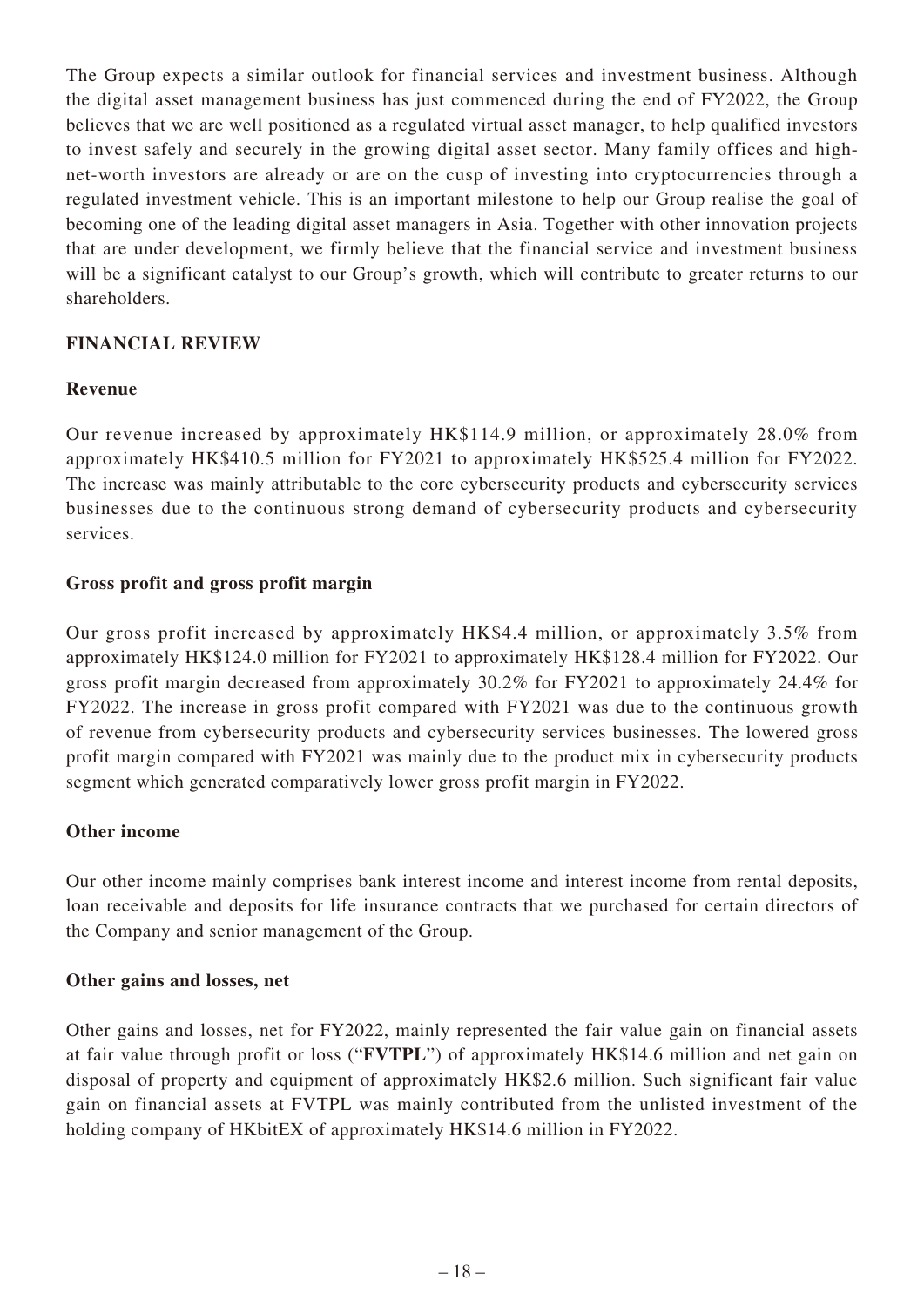## **Distribution and selling expenses**

Our distribution and selling expenses increased by approximately HK\$11.4 million, or approximately 41.0% from approximately HK\$27.7 million for FY2021 to approximately HK\$39.0 million for FY2022. The increase was mainly due to the increase in staff costs to cope with the expansion of the Group's businesses.

#### **Administrative and other expenses**

Our administrative and other expenses increased by approximately HK\$28.5 million, or approximately 53.4% from approximately HK\$53.4 million for FY2021 from approximately HK\$81.9 million for FY2022.

To cope with the continuous expansion of the Group and the demand of our cybersecurity products, the administrative and general operation overheads increased in FY2022 mainly due to the increase in (i) administrative staff costs of approximately HK\$15.7 million; (ii) legal and professional fees of approximately HK\$3.2 million; and (iii) general operating costs of approximately HK\$9.6 million.

#### **Finance costs**

Our finance costs increased by approximately HK\$0.6 million, or approximately 45.9% from approximately HK\$1.4 million for FY2021 to approximately HK\$2.0 million for FY2022, such increase was mainly due to increase in bank borrowings.

#### **Taxation**

Our taxation decreased by approximately HK\$5.9 million, or approximately 65.6% from approximately HK\$8.9 million for FY2021 to approximately HK\$3.1 million for FY2022, such decrease was mainly due to the combined effects of (i) the decrease of taxation in FY2022 of approximately HK\$3.0 million as a result of decrease in taxable profits incurred and (ii) the increase in recognition of tax losses as deferred tax assets of approximately HK\$2.9 million.

#### **Profit for the year attributable to owners of the Company**

The profit attributable to owners of the Company for FY2022 was approximately HK\$22.8 million, which decreased by approximately HK\$12.0 million or approximately 34.4% from approximately HK\$34.7 million for FY2021, such decrease was mainly due to the increase in operation expenses incurred to cope with the Group's business expansions which was partial offset by the fair value gain on the financial assets at FVTPL as mentioned above.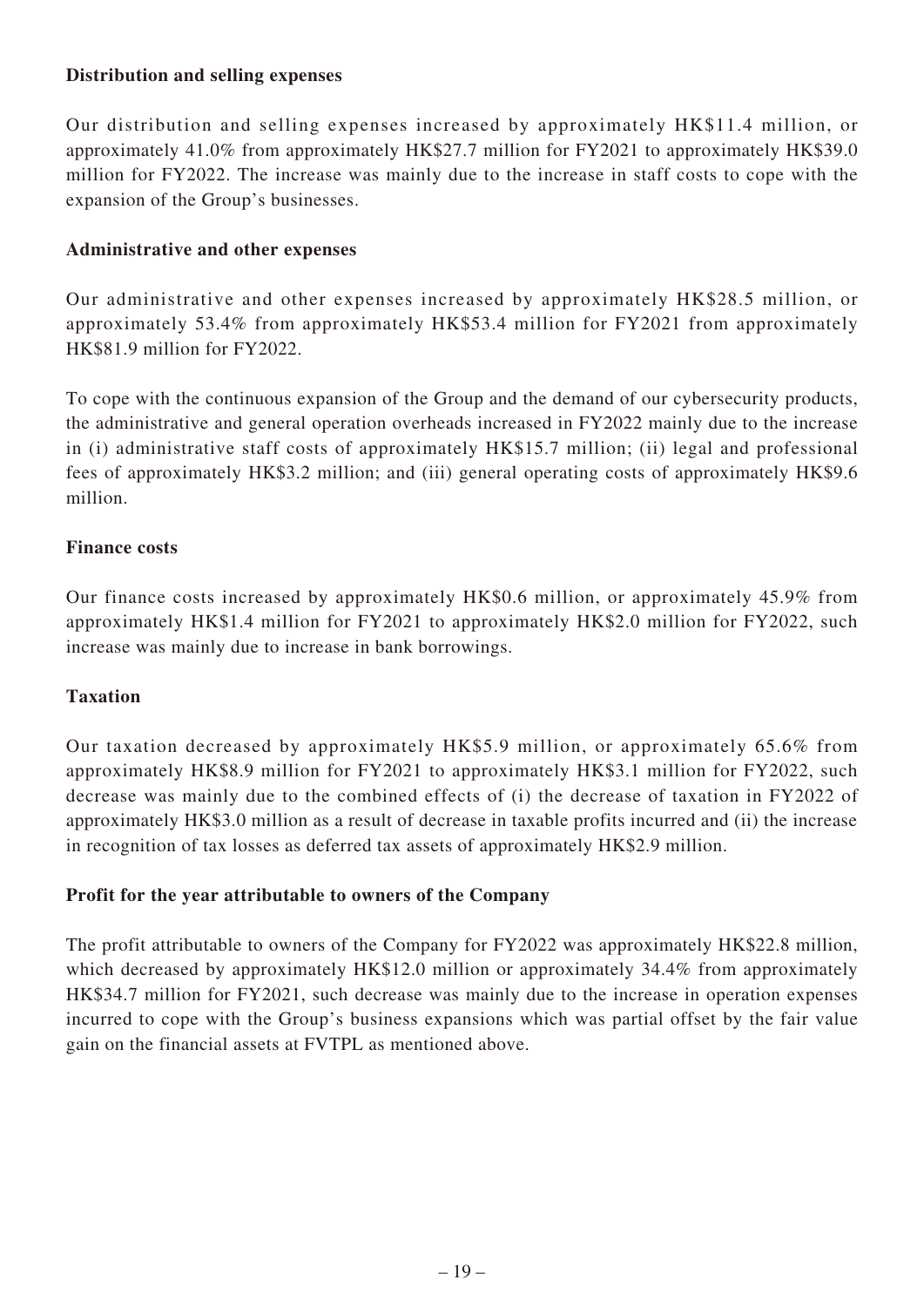## **Cash flow**

The net cash generated from operating activities decreased by approximately HK\$15.0 million from approximately HK\$34.9 million in FY2021 to approximately HK\$20.0 million in FY2022, representing a decrease of approximately 42.9%. The decrease in cash generated from operating activities was mainly attributable to the decrease in operating profit in FY2022.

#### **Dividend**

In view of the impact of the ongoing COVID-19 pandemic on the global economy, the recent uncertainties in the market and the importance of maintaining sufficient liquidity for the Group's long-term development, the Board recommended not to pay a final dividend for FY2022.

#### **LIQUIDITY, FINANCIAL RESOURCES AND GEARING RATIO**

We financed our operation mainly through cash generated from our operating activities and bank borrowings. As at 31 March 2022 and 2021, we had cash and cash equivalents of approximately HK\$49.1 million and HK\$73.4 million, respectively. The Group's gearing ratio was approximately 43.4% and 28.1% as at 31 March 2022 and 2021, respectively.

#### **CAPITAL STRUCTURE**

As at 31 March 2022, the capital structure of the Company comprised issued share capital and reserves.

#### **CAPITAL COMMITMENTS**

As at 31 March 2022, the Group had no significant capital commitment in respect of property and equipment contracted but not provided for (31 March 2021: HK\$25.3 million).

#### **SEGMENT INFORMATION**

An analysis of the Group's revenue from reportable segment is set out in note 4 of the consolidated financial information in this announcement.

#### **FUTURE PLANS FOR MATERIAL INVESTMENT OR CAPITAL ASSETS**

The Group does not have plans for material investments and capital assets as at 31 March 2022.

#### **SIGNIFICANT INVESTMENTS**

As at 31 March 2022, the financial assets at FVTPL of the Group amounted to approximately HK\$42.3 million (31 March 2021: HK\$36.3 million), including (a) unlisted investment of approximately HK\$37.9 million (31 March 2021: HK\$23.3 million), (b) equity securities of approximately HK\$0.3 million (31 March 2021: HK\$13.0 million) and (c) unlisted fund investment of approximately HK\$4.1 million (31 March 2021: Nil).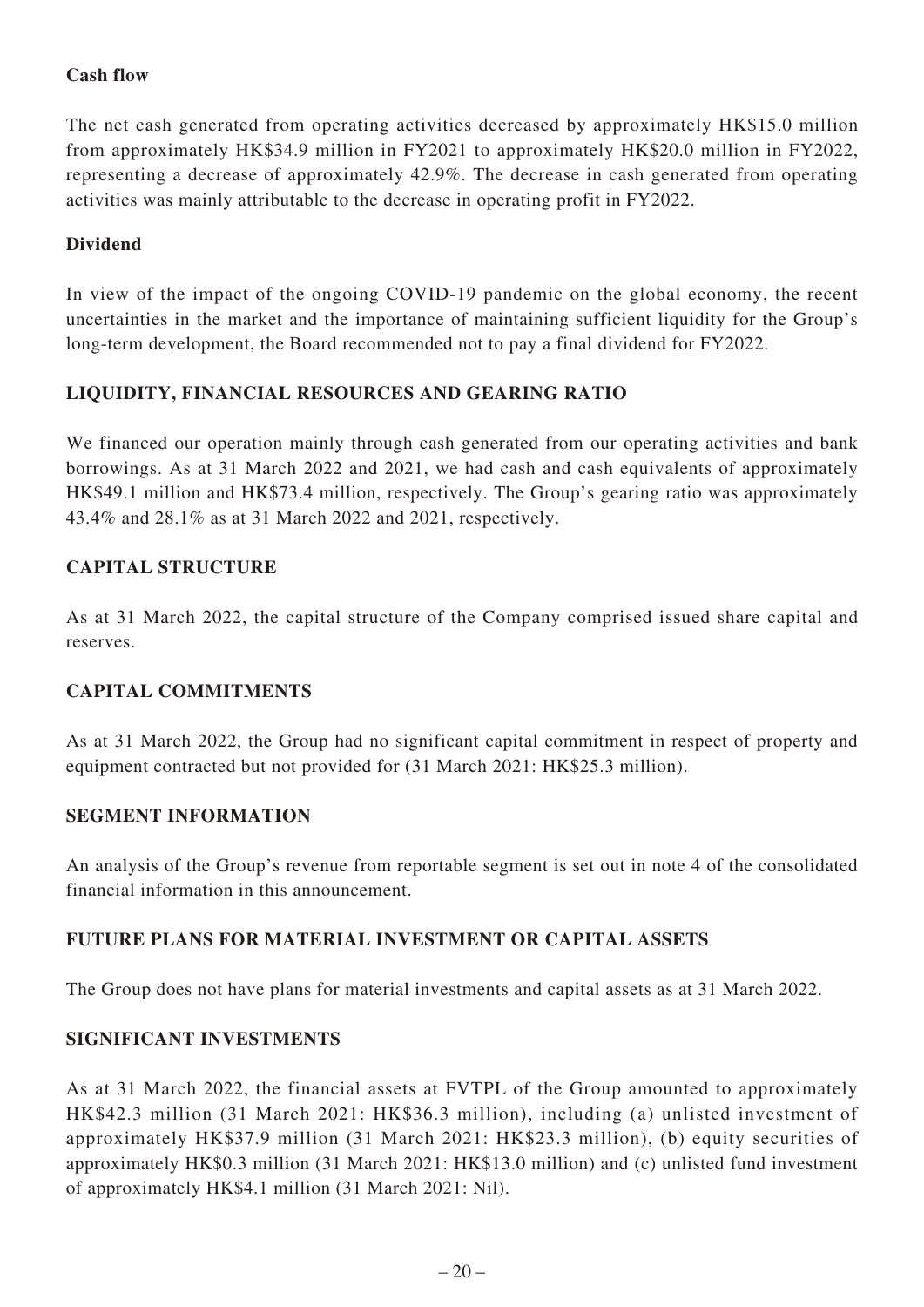The Directors considered that (i) investments with a carrying amount that account for more than 5% of the Group's audited total assets as at 31 March 2022; or (ii) investments which recorded realised or unrealised gain/(loss) of over HK\$5 million during FY2022 as significant investments.

| <b>Description of investments</b>                                                                                                                                                                                           | <b>Notes</b> | Carrying<br>amount<br>as at<br>1 April<br>2021<br>HK\$'000 | <b>Acquisition</b><br>and<br>disposal, net<br>during<br>the year<br>HK\$'000 | <b>Fair value</b><br>gain or<br>loss<br>recognised<br>in profit<br>and loss, net<br>during<br>the year<br>HK\$'000 | Carrying<br>amount<br>as at<br>31 March<br>2022<br>HK\$'000 | Percentage<br>to the<br>Group's<br>audited<br>total assets<br>as at<br>31 March<br>2022 |
|-----------------------------------------------------------------------------------------------------------------------------------------------------------------------------------------------------------------------------|--------------|------------------------------------------------------------|------------------------------------------------------------------------------|--------------------------------------------------------------------------------------------------------------------|-------------------------------------------------------------|-----------------------------------------------------------------------------------------|
| <b>Financial assets at FVTPL</b><br>Unlisted investment, at fair value<br>$-$ investment in the holding<br>company of HKbitEX<br>Equity securities listed in Hong<br>Kong and the United States<br>Unlisted fund investment | (a)<br>(b)   | 23,264<br>13,021                                           | (12,580)<br>3,923                                                            | 14,590<br>(178)<br>220                                                                                             | 37,854<br>263<br>4,143                                      | 7.01%<br>0.05%<br>0.76%                                                                 |
| Total                                                                                                                                                                                                                       |              | 36,285                                                     | (8,657)                                                                      | 14,632                                                                                                             | 42,260                                                      | 7.82%                                                                                   |

*Notes:*

(a) This unlisted investment, represented approximately 6% of issued shares (on an as-converted basis) of the Tykhe Capital Group Limited ("**Tykhe**"), subsequently, in July 2021, Tykhe completed a subscription agreement with several investments with respect to issuance of Pre-Series B Preference Shares of Tykhe and our shares represented approximately 5.82% of issued shares (on a converted basis) of Tykhe. Such unlisted investment was held for an identified long term strategic purpose and the Group does not intend to dispose such shares in the foreseeable future.

Tykhe was established in July 2018 and principally engaged in the operation of a virtual asset trading exchange through its wholly owned subsidiary, HKbitEX. HKbitEX is headquartered in Hong Kong and was one of the first applicants which applied to the SFC for dealing in securities (Type 1) and automated trading services (Type 7) licences for the purpose of a virtual asset trading platform, which will enable them to offer regulated virtual asset trading services to global professional and institutional investors.

As at 31 March 2022, the fair value of this unlisted investment was approximately HK\$37.9 million based on the valuation report prepared by a professional valuer.

(b) As at 31 March 2022, the Group's held only one equity security listed in Hong Kong. Such investments had a carrying amount that account for less than 5% of the Group's audited total assets as at 31 March 2022 and there was no investment which recorded realised or unrealised gain/(loss) of over HK\$5 million during FY2022.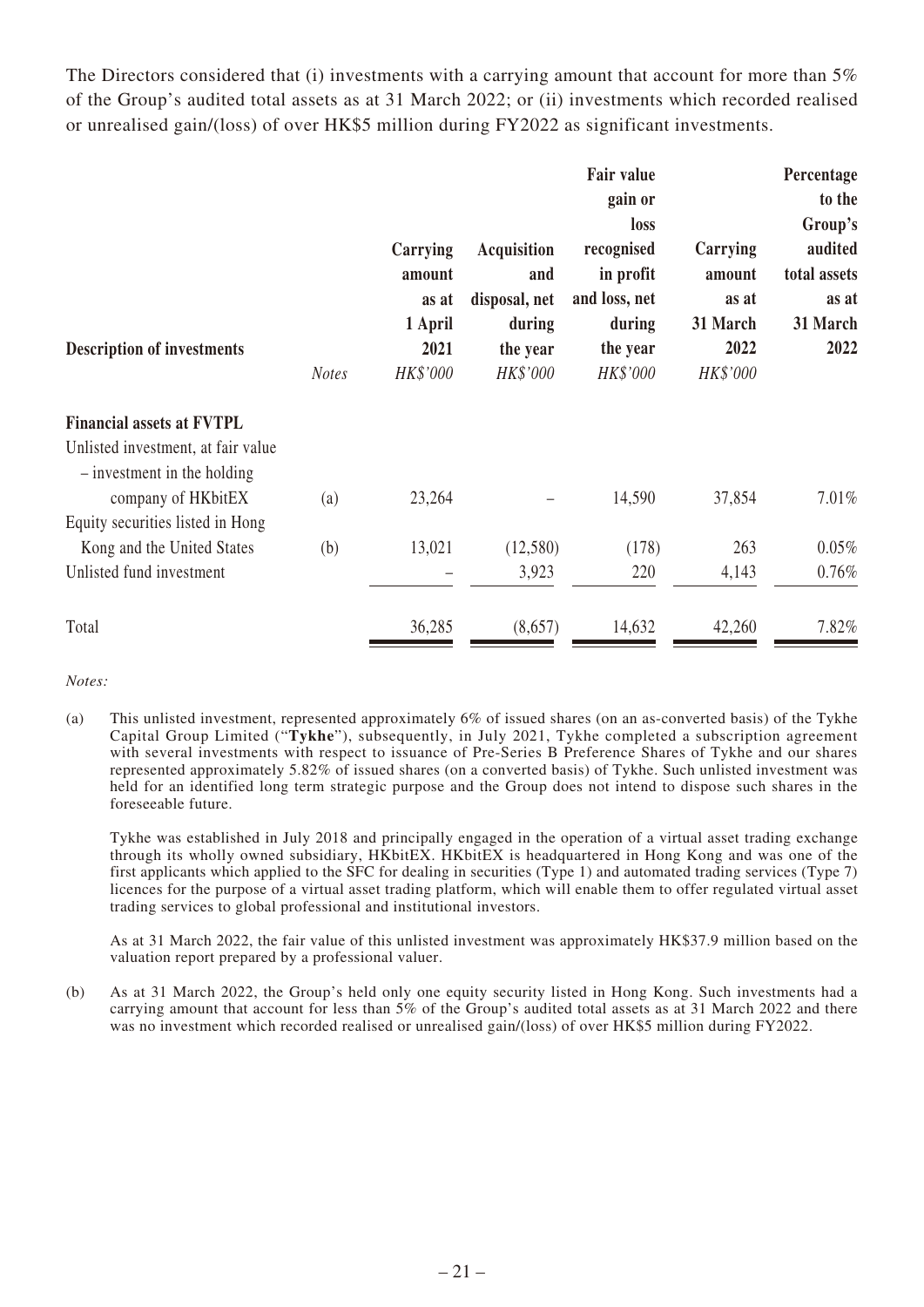## **ACQUISITION OF PROPERTIES**

On 26 January 2021, Edvance Property Investment (Hong Kong) Limited ("**EPIHK**"), an indirect wholly-owned subsidiary of the Company, entered into the provisional sale and purchase agreement ("**Provisional Agreement**") with Right Union Development Limited ("**Right Union**"), an independent third party, pursuant to which EPIHK had conditionally agreed to acquire, and Right Union had conditionally agreed to sell, shop A and flat roof A,10th floor, Montery Plaza, No. 15 Chong Yip Street, Kwun Tong, Kowloon, Hong Kong ("**Properties**") at the consideration of HK\$25,791,757 ("**Properties Acquisition**"). In accordance with the terms and conditions of the Provisional Agreement, on 8 February 2021, EPIHK and Right Union entered into the formal sale and purchase agreement ("**Formal Agreement**") in respect of the Properties Acquisition on the same principal terms as set out under the Provisional Agreement.

On 4 May 2021, all the terms and conditions of the Formal Agreement, had been fulfilled and completion of the Properties Acquisition took place with immediate effect. Upon completion of the Properties Acquisition, EPIHK had become the sole owner of the Properties. Further details of the Properties Acquisition are set out in the announcements of the Company dated 26 January 2021 and 4 May 2021.

## **MATERIAL ACQUISITION AND DISPOSAL OF SUBSIDIARIES**

On 29 October 2021, Axion Global Digits Technology Group Limited ("**AGDT**"), a direct whollyowned subsidiary of the Company, entered into the sale and purchase agreement, as a purchaser with Mr. Pang Yu Kei Ivan ("**Silverstone Vendor**"), an independent third party of the Group, as a vendor, pursuant to which AGDT had agreed to purchase one share of Silverstone Network Limited ("**Silverstone Share**"), representing all issued shares of Silverstone Network Limited and its subsidiaries (collectively as "**Silverstone Group**") and the Silverstone Vendor had agreed to sell the Silverstone Share at the consideration of HK\$5,000,000. The Silverstone Group is engaged in the provision of IT security solution. Completion took place on 29 October 2021 and the Silverstone Group became wholly-owned subsidiaries of the Company.

On 21 January 2022, AGDT, entered into the sale and purchase agreement, as purchaser, with Mr. Ding Binxing ("**Maldun HK Vendor**"), an independent third party of the Group, as a vendor, pursuant to which AGDT had agreed to purchase all issued shares, ("**Maldun HK Shares**") of Maldun Network Limited ("**Maldun HK**") and the Maldun HK Vendor had agreed to sell the Maldun HK Shares at the consideration of HK\$24,000,000. Maldun HK is engaged in provision of technology service. Completion had been taken place on 18 February 2022 and Maldun HK became a wholly-owned subsidiary of the Group.

The acquisition of Silverstone Group and Maldun HK would enhance the further development of the Group's cybersecurity services business, especially on the Group's proprietary artificial intelligence engine and adaptive infrastructure. We hope to increase our market share and enhance our competitiveness in grMail under Green Radar, the cloud-based email security platform.

Save as disclosed above, the Group had no other significant investment, material acquisitions or disposals of subsidiaries and affiliated companies during FY2022.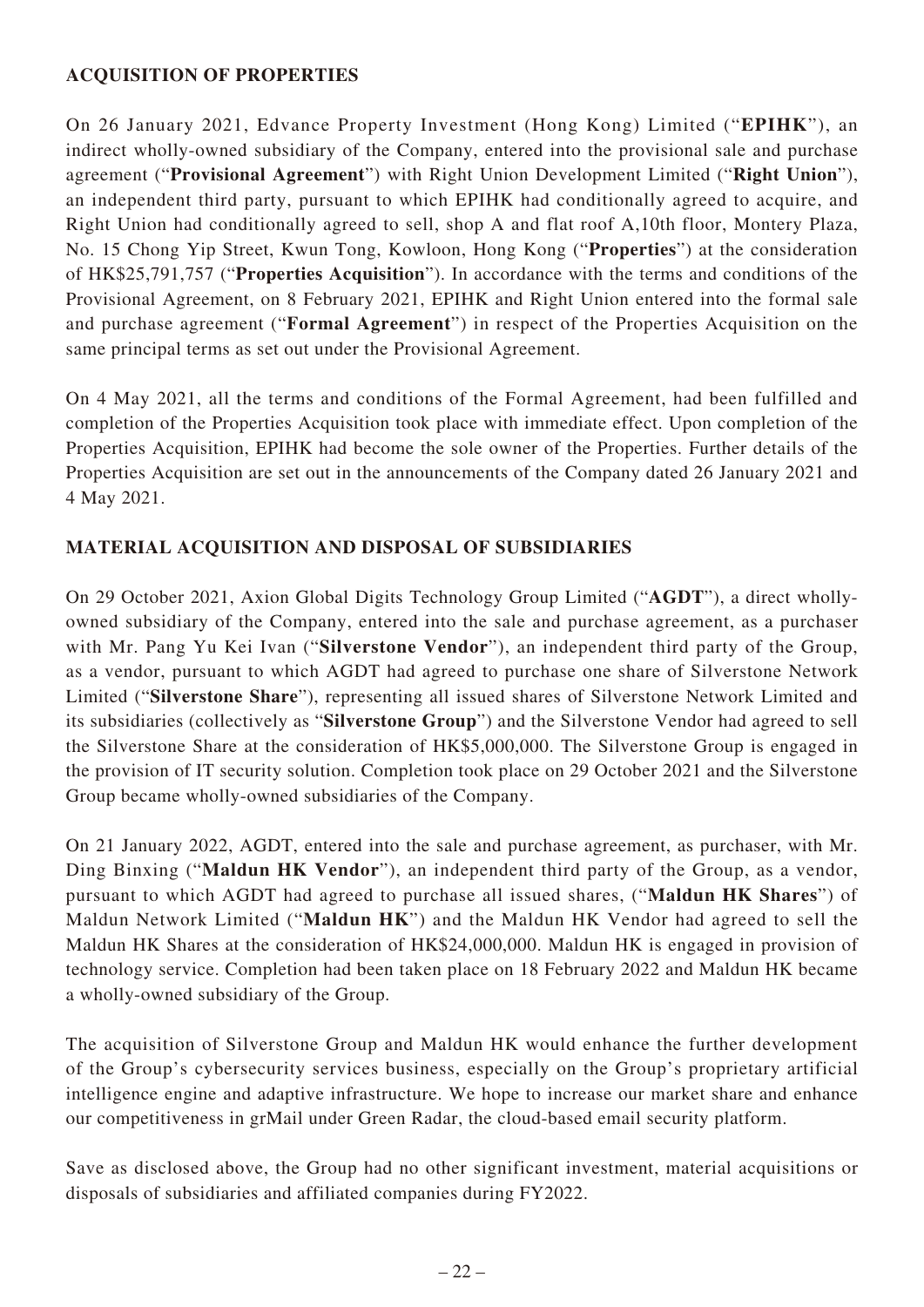#### **CONTINGENT LIABILITIES**

As at 31 March 2022, the Group had no material contingent liabilities (as at 31 March 2021: Nil).

## **EXPOSURE TO EXCHANGE RATE FLUCTUATION**

The Group's purchase are primarily denominated and settled in United Stated Dollars. The sales of the Group are predominated in Hong Kong Dollars. The Group will continue to monitor the risk related to foreign exchanges. The Group did not use any hedging contracts to engage in speculative activities during FY2022.

#### **CHARGE ON GROUP'S ASSETS**

As at 31 March 2022, the Group's bank borrowings were secured by the properties located in Hong Kong and Singapore, and life insurance contracts entered into with a bank.

## **INFORMATION ON EMPLOYEES AND REMUNERATION POLICIES**

As at 31 March 2022, the Group had 132 employees (as at 31 March 2021: 128 employees) and most of them were working in the Hong Kong office. We incurred staff costs inclusive of performance related bonus, share based payments and directors' emoluments of approximately HK\$97.8 million and HK\$69.0 million for FY2022 and FY2021, respectively.

The remuneration package for the Group's employees generally includes salary and bonuses. The Group's employees also receive welfare benefits, including retirement benefits, occupational injury insurance, medical insurance and other miscellaneous items. The Group conducts annual review of the performance of the Group's employees for determining the level of bonus, salary adjustment and promotion of the Group's employees. The Group also conducts research on the remuneration packages offered for similar positions in Hong Kong in order to keep the Group's remuneration packages at a competitive level. The Company has also adopted the share option scheme and share award scheme, which are designed to provide incentives and rewards to the Group's employees.

## **OTHER INFORMATION**

#### **CORPORATE GOVERNANCE PRACTICES**

The Board is committed to establish good corporate governance and adopt sound corporate governance practices. The Directors strongly believe that reasonable and sound corporate governance practices are essential for the growth of the Group and for safeguarding and enhancing shareholders' interests.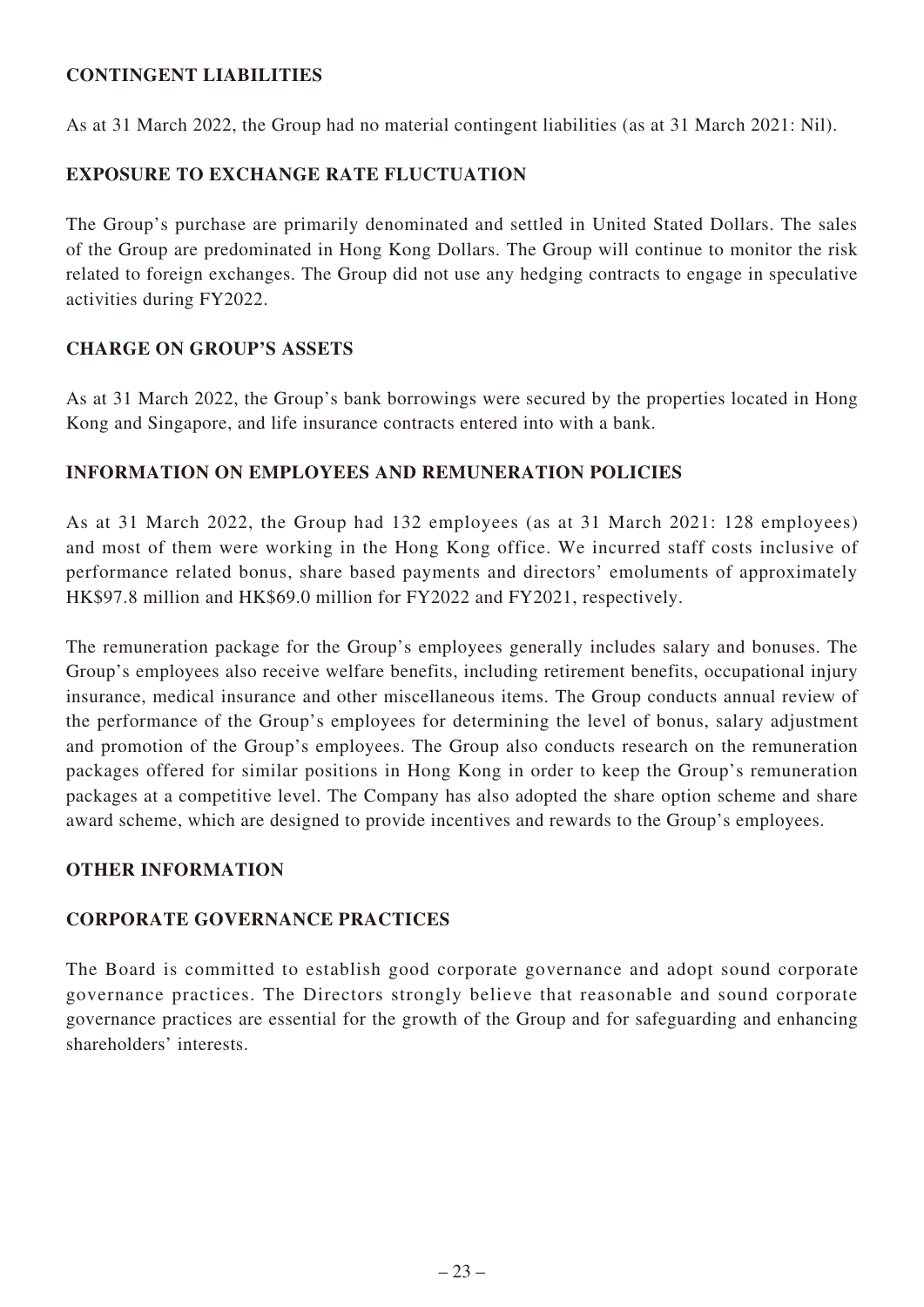The Company's corporate governance practices are based on the principles and code provisions (the "**Code Provisions**") within the then prevailing Corporate Governance Code and Corporate Governance Report ("**CG Code**") contained in Appendix 14 of the Rules ("**Listing Rules**") Governing the Listing of Securities on The Stock Exchange of Hong Kong Limited ("**Stock Exchange**").

In the opinion of the Directors, save for the deviation of code provision A.2.1 of the CG Code (as disclosed in the paragraph headed "Chairman and Chief Executive Officer" Below), the Company has complied with the Code Provisions as set out in the CG Code during FY2022 to ensure that the Group's business activities and decision-making processes are regulated in a proper and prudent manner.

## **CHAIRMAN AND CHIEF EXECUTIVE OFFICER**

Pursuant to the code provision A.2.1 of the CG Code, the roles of chairman and chief executive should be separate and should not be performed by the same individual. The division of responsibilities between the chairman and chief executive should be clearly established and set out in writing.

As Mr. Liu Yui Ting Raymond ("**Mr. Raymond Liu**") is the chairman ("**Chairman**") and the Chief Executive Officer ("**Chief Executive Officer**") of the Company during FY2022, it constituted a deviation from code provision A.2.1 of the CG Code.

The Board considers that this is a very important phase of the Group's development and the Chief Executive Officer ought to be tasked with additional responsibilities to oversee, lead and steer the Group from a business perspective that covers the new businesses and was much broader than the Group's principal engagement in the distribution of cybersecurity products and the provision of cybersecurity services. Given the importance of the Group's expansion and diversification into new businesses, the Board considers that Mr. Raymond Liu is best suited to take up the additional responsibilities to oversee, lead and steer the Group from a business perspective that covers the new businesses and is broader than the Group's principal engagement in the distribution of cybersecurity products and the provision of cybersecurity services.

The Board believes that Mr. Raymond Liu's extensive experience and knowledge, together with the support of the management, shall strengthen the solid and consistent leadership of the Group, and Mr. Raymond Liu, by assuming the roles of both Chairman and Chief Executive Officer, would allow efficient business planning and decision for the Group as a whole, which the Board believes is for the best interest of the Group and the Shareholders.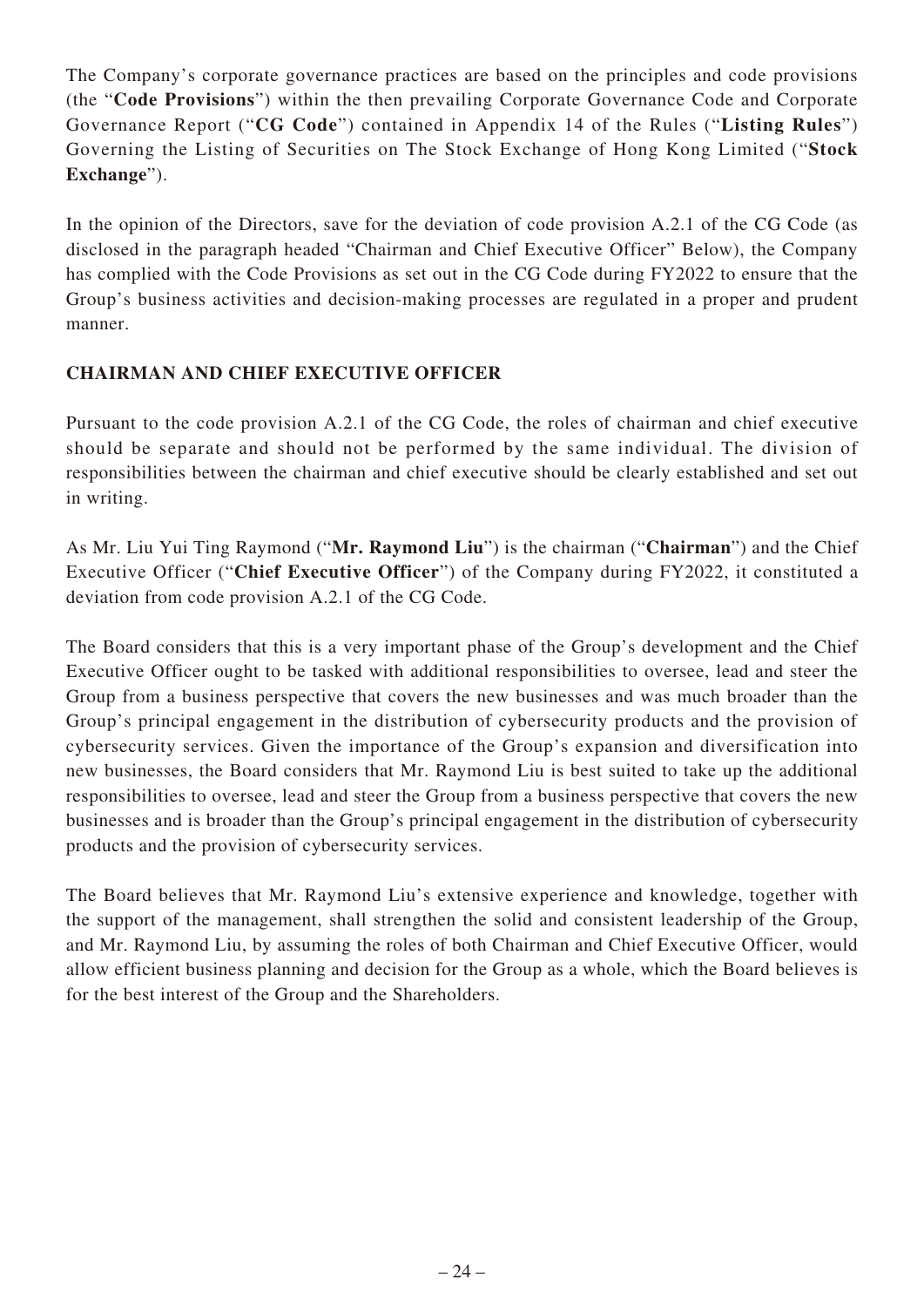## **DIRECTORS' SECURITIES TRANSACTIONS**

The Company has adopted the rules set out in Appendix 10 of the Listing Rules as the code for dealing in securities of the Company by the Directors ("**Model Code**"). Having made specific enquiry, all the Directors have confirmed that they have complied with the Model Code for FY2022 and up to the date of this announcement.

In addition, the Company has also adopted provisions of the Model Code as written guidelines for relevant employees in respect of their dealings in the securities of the Company. Such relevant employees did and would abide by the provisions of the Model Code. Besides, the Company has adopted internal control policy in relation to the disclosure of inside information of the Company ("**Inside Information Policy**").

No incident of non-compliance of the Model Code and/or the Inside Information Policy by such relevant employees was noted by the Company for FY2022 and up to the date of this announcement.

## **PURCHASE, SALE OR REDEMPTION OF THE LISTED SECURITIES OF THE COMPANY**

Neither the Company, nor any of its subsidiaries have purchased, sold or redeemed any securities of the Company during FY2022 and up to the date of this announcement.

#### **COMPETING INTERESTS**

During FY2022 and up to the date of this announcement, the following then director of the Company had the following interests in business which competed or were likely to compete, either directly or indirectly, with the business of the Group as disclosed pursuant to Rule 8.10 of the Listing Rules:

| Name of director                                                                       | Name of entity which were<br>considered to compete or<br>likely compete with<br>the business of the Group | <b>Description of</b><br>competing business                                                                                                                                                       | <b>Nature of</b><br>interests                      |
|----------------------------------------------------------------------------------------|-----------------------------------------------------------------------------------------------------------|---------------------------------------------------------------------------------------------------------------------------------------------------------------------------------------------------|----------------------------------------------------|
| Dr. Tang Sing Hing<br>Venture Smart Asia Limited<br>Kenny (Resigned on<br>31 May 2021) |                                                                                                           | A corporation licensed by<br>the SFC in Hong Kong to<br>engage in Type 1 (dealing)<br>in securities), Type 4<br>(advising in securities) and<br>Type 9 (asset management)<br>regulated activities | Representative<br>(starting from<br>30 April 2021) |

As the above director cannot control the Board, the Group was therefore capable of carrying on its businesses independently, in addition, such director had resigned on 31 May 2021.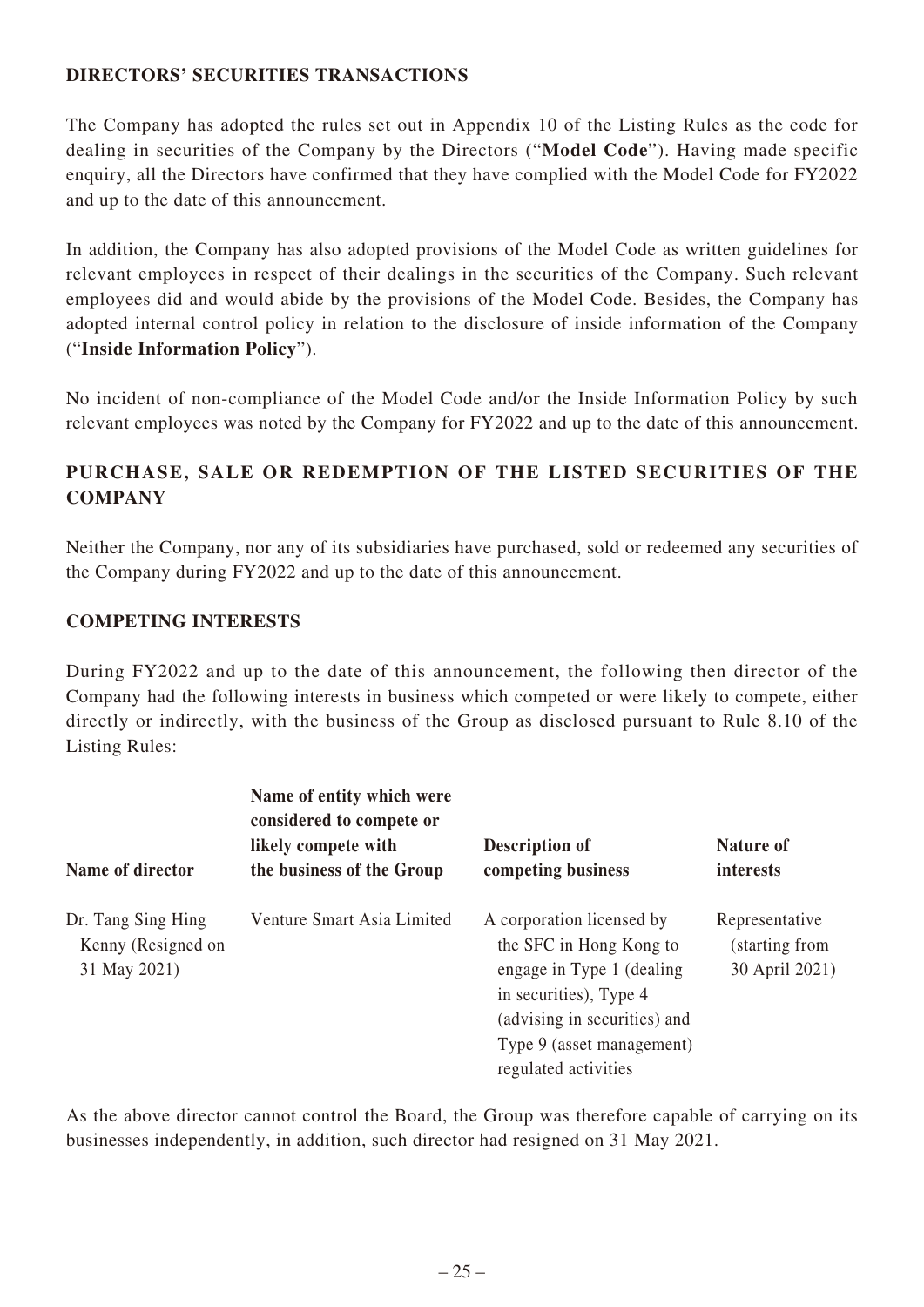Save as disclosed above, the Directors are not aware of any business and interest of the Directors that competed or might compete with the business of the Group and any other conflict of interests which any such person had or might have with the Group during FY2022 and up to the date of this announcement.

## **FINAL DIVIDEND**

The Board recommended not to declare a final dividend for FY2022, in order to maintaining sufficient liquidity for the Group's long-term development, in light of the ongoing of COVID-19 pandemic outbreak globally and market turbulences (FY2021: HK\$0.01 per share).

## **ANNUAL GENERAL MEETING AND CLOSURE OF REGISTER OF MEMBERS**

The 2022 annual general meeting ("**AGM**") will be held on Tuesday, 9 August 2022. The register of members of the Company will be closed from Wednesday, 3 August 2022 to Tuesday, 9 August 2022, both dates inclusive, for the purpose of determining Shareholders' entitlement to attend and vote at the 2022 AGM. In order to be eligible to attend and to vote at the 2022 AGM, all transfer documents accompanied by the relevant share certificates must be lodged with the Company's branch share registrar in Hong Kong, Union Registrars Limited at Suites 3301–04, 33/F., Two Chinachem Exchange Square, 338 King's Road, North Point, Hong Kong, for registration not later than 4:00 p.m. on Tuesday, 2 August 2022.

## **SHARE CAPITAL**

Details of the movements in the share capital of the Company during the year are set out in note 11 to the consolidated financial information of this announcement.

## **SUFFICIENCY OF PUBLIC FLOAT**

Based on the information that is publicly available to the Company and to the best knowledge of the Directors, as at the date of this announcement, the Company has maintained a sufficient prescribed public float of 25% the total number of issued shares pursuant to Rule 13.35 of the Listing Rules.

## **AUDIT COMMITTEE**

The Company established the audit committee of the Company ("**Audit Committee**") on 23 March 2017 with written terms of reference, which was aligned with the CG Code. A revised term of reference has been adopted on 20 December 2019 to incorporate amendments to the Listing Rules. The revised terms of reference of the Audit Committee is currently made available on the Stock Exchange's website and the Company's website.

The Audit Committee currently consists of three (3) independent non-executive Directors, namely Mr. Chan Siu Ming Simon, Mr. Ng Tsz Fung Jimmy and Mr. Yu Kwok Chun Raymond. Mr. Ng Tsz Fung Jimmy currently serves as the chairman of the Audit Committee, who holds the appropriate professional qualifications as required under Rules 3.10(2) and 3.21 of the Listing Rules.